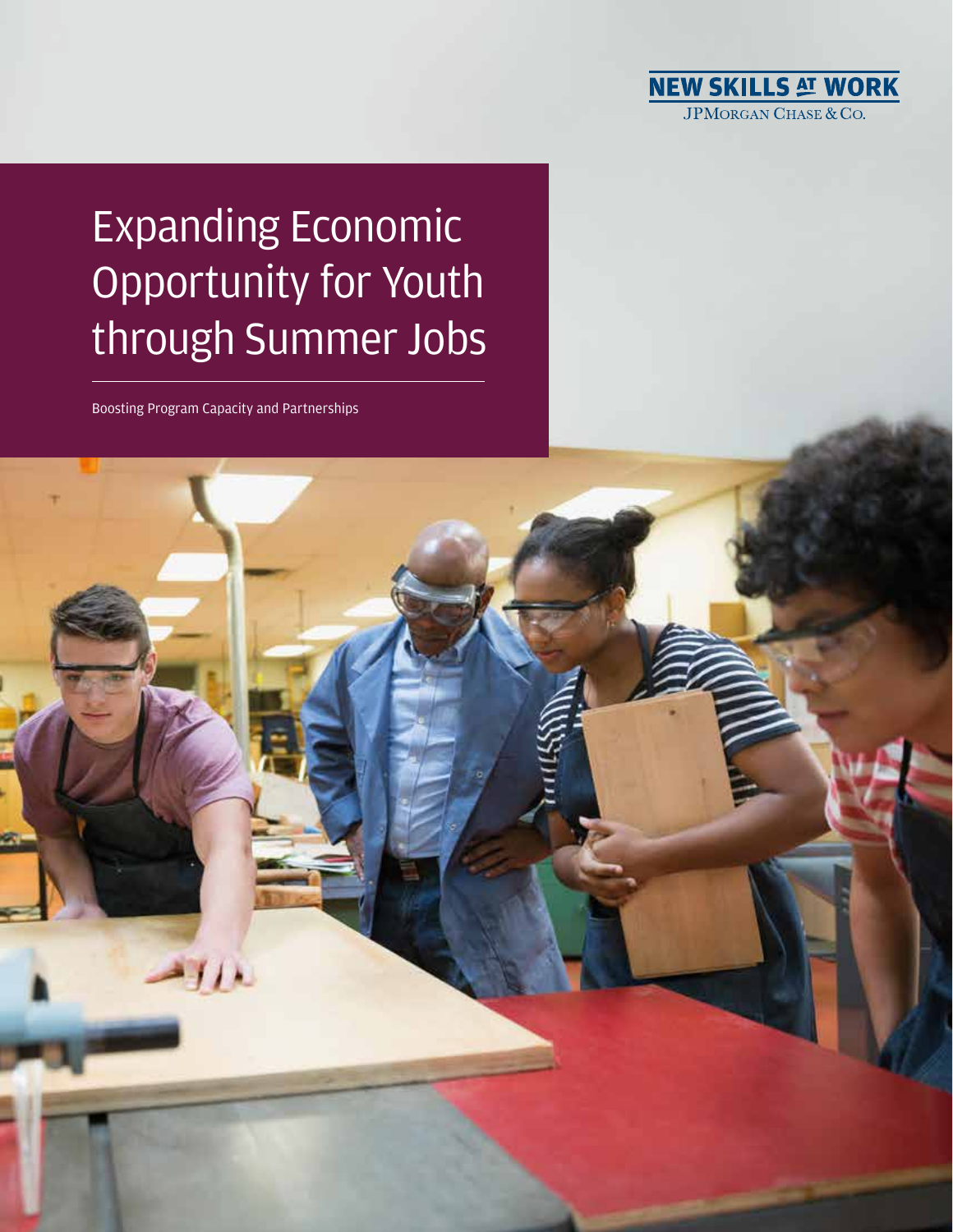# **Executive** Summary

**Every summer, millions of young people across the United States look forward to getting their first job—an important early work experience that can put them on the path to a meaningful career.** 

Despite signs of an economic recovery, nearly 20 percent of young people who want to work cannot get jobs.<sup>i</sup> Summer youth employment programs (SYEP) help to address this challenge by connecting youth to opportunities to build skills and gain work experience. However, most cities cannot keep up with the demand for positions, especially for summer jobs that are linked to career pathways.

To tackle these challenges, summer youth employment programs have implemented strategies to expand skills development opportunities and strengthen public and private sector partnerships. This report provides an overview of those efforts, which have laid the foundation for summer work experiences that prepare young people to thrive in a competitive global economy that requires a more skilled workforce.



*By supporting summer youth employment programs* **across 15 U.S. cities***, JPMorgan Chase builds on a comprehensive program of philanthropic investment in promising approaches to increasing economic opportunity."*

**U.S. cities that received our support for summer youth employment programs include:**

- Chicago Dallas Detroit Jacksonville Jersey City Los Angeles Louisville Miami
- Milwaukee New York City Oakland Sacramento San Francisco Seattle St. Louis

# **Summer Jobs Pave the Way to Economic Opportunity**

Early work experiences play a critical role in healthy youth development. Through summer jobs, young people explore career options, discover personal interests and strengths, learn about work culture, build professional networks, develop skills and earn a paycheck. The benefits of summer jobs are well-documented — they contribute to short- and long-term employment success, increase the likelihood that students will graduate from high school and pave the way to a successful progression into adulthood.<sup>ii</sup>

## **Program Investments Are Making a Difference**

The 2014 report, *Building Skills through Summer Jobs: Lessons from the Field*, provided a set of recommendations for improving summer jobs programs, including: expanding private sector partnerships; improving program operations; increasing skills building opportunities; serving special populations; and connecting with local systems. This year's report highlights the progress that has been made over the past year based on dozens of interviews, surveys, focus groups and an in-depth analysis of data from 18 summer jobs programs. The National League of Cities also contributed a special section on strengthening financial capability services in SYEPs.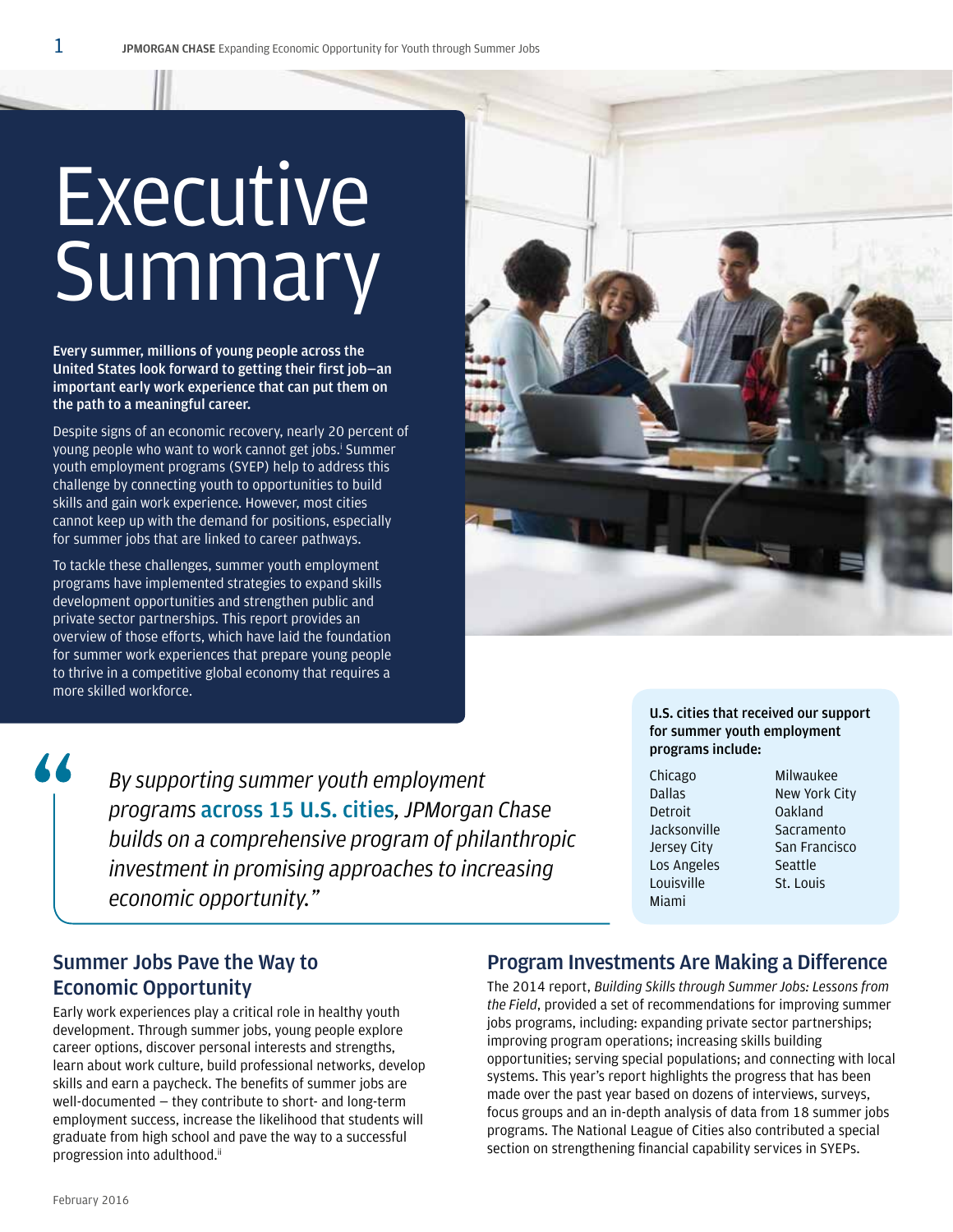# Key Findings: Progress Implementing Priorities

**Expanding Private Sector Engagement:** Cities and SYEPs have expanded partnerships with the private sector by strengthening operating and communications systems.

 Seventy-two percent of SYEPs partner with the private sector to provide jobs for youth.

Programs also reported a slight increase in private sector funding from the previous year.

SYEPs have implemented operational improvements, including online applications, streamlined payroll processing, use of customer relationship management software to manage data, and more refined systems to match youth with jobs based on interests and skills.

**Building Capacity for Skills Development:** Cities and SYEPs are making progress in linking summer jobs to technical skills building, training and education, and year-round employment.

Eleven SYEPs partner with public schools, most often with Career and Technical Education (CTE) programs or departments that can assist with student recruitment.

Almost half of all SYEPs have a sector focus and four offer structured career pathways linked to summer jobs.

Thirteen SYEPs have a system in place to match youth career interests to summer job placements.

**Expanding Services for Special Youth Populations:** Cities continue to prioritize serving special youth populations.



While some progress has been made, especially increasing services for opportunity youth, most SYEPs do not actively recruit or provide targeted services for youth in the justice or foster care systems or youth with special needs.



Programs are making headway expanding services to young men of color (30 percent of SYEP participants).

**Connecting SYEPs to Local Workforce Systems:** Cities are aligning summer jobs programs with local workforce systems through new partnerships and organizational structures.

Six cities are creating citywide youth employment initiatives.



Mayors and other local leaders continue to champion summer jobs programs and have helped to secure an almost 10 percent increase in public sector funding.

Many mayors have also led efforts to recruit private sector partners.

But more can be done. Even though SYEP participants reported that they could not find work on their own, summer jobs programs only had slots for 38 percent of the youth who applied for jobs.

### **Advancing Summer Youth Employment Priorities**

Looking ahead, summer jobs programs can play a unique role in addressing the youth unemployment crisis by leveraging their expertise, partnerships, scale, and other resources to increase the number and quality of skills-based work opportunities. While SYEPs reported progress over the past year, they also emphasized the importance of building on the momentum to create high-quality, sustainable summer jobs programs by:

- Maximizing opportunities in federal policy, such as the Workforce Innovation and Opportunity Act and the Perkins Career and Technical Education Act.
- Making a stronger case for business investment.
- Adopting policies and practices that target services to populations that continue to face significant systemic barriers to education and employment opportunities.
- Expanding access to opportunities to develop early work skills through year-round training, career readiness credentials, and school-based options. In particular, recent research has emphasized the importance of working with youth in their early teen years to begin developing these skills.
- Strengthening connections between SYEPs and workforce systems, to better integrate services and maximize resources.

To advance efforts to build and sustain this progress, a national summer jobs agenda and network are needed to support investments in evaluation, research, resources and a playbook for cities that lays out best practices. In particular, cities would benefit from tools to help them form standards and benchmarks, access the latest research, share strategies and resources, and communicate the value of summer jobs programs. Young people have joined in calls for better web-based platforms, with a focus on making it easier to identify and apply for jobs across all sectors.

Working together, the public and private sectors have already contributed to strengthening summer jobs programs. But more progress is needed to equip young people with the skills and experiences that will help them access economic opportunity and succeed in the competitive global economy.



*I believe that talent is equally distributed across this world, but what is not equally distributed is opportunity. We have an enormous number of talented young people in Detroit who have not had the same kinds of opportunities as people in other communities."*

**Mayor Mike Duggan** *Detroit*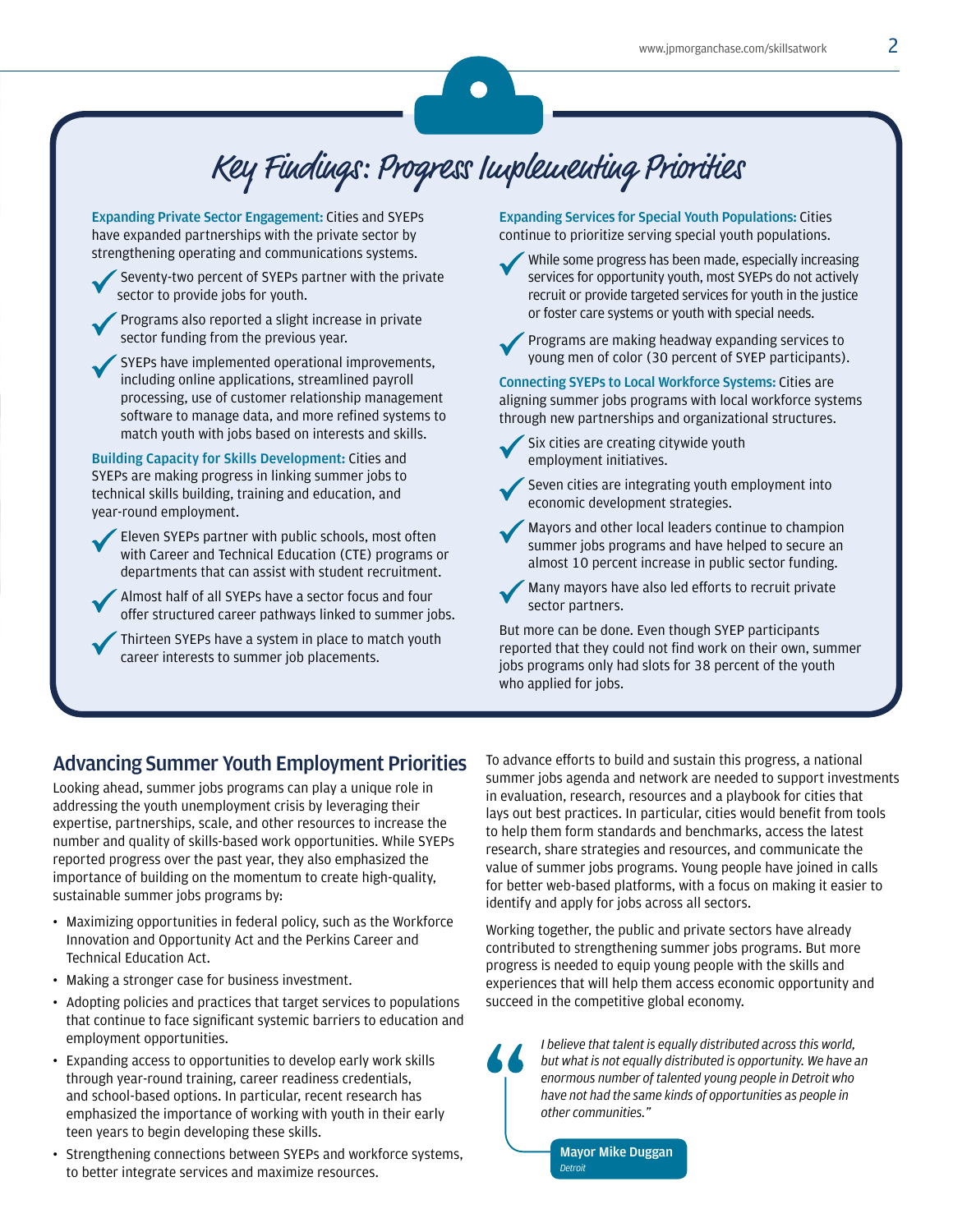# Summer Jobs Pave the Way to Economic **Opportunity**

**Tackling the teen unemployment crisis and creating pathways to success for young adults are priorities for cities across the United States. JPMorgan Chase's philanthropic investment in summer jobs reflects not only its deep-seated commitment to providing economic opportunity to youth but also the growing recognition that summer youth employment is a critical component of the workforce pipeline.** 

The summer jobs programs funded by JPMorgan Chase in 2015 helped to provide over 3,200 youth jobs and work-related opportunities. The programs are located in 15 cities in every major region of the United States. They also represent a variety of organizational models:

- Twelve programs are private nonprofit organizations including three that serve as the local coordinating body for citywide youth employment initiatives that are open to all youth.
- The other nine programs are managed by public entities, including city governments, workforce investment boards, and a school district.



**JPMorgan Chase's commitment to summer youth employment complements its broader efforts to expand economic opportunity for youth by supporting research, innovative program models and systems building, including:**

## **NEW SKILLS AT WORK**

**JPMORGAN CHASE & CO.** 

*New Skills at Work* is a five-year, \$250 million global workforce readiness initiative designed to help people get the training they need to compete for jobs. *New Skills at Work* collaborates with regional leaders, uses research to identify the skills local employers need and supports effective nonprofit programs that provide skills training. Through this effort, the firm is supporting proven strategies to provide young adults with high-quality postsecondary training and work experiences.

# **NEW SKILLS EOR YOUTH**

**JPMORGAN CHASE & CO.** 

Launched in early 2016, *New Skills for Youth* is a five-year, \$75 million global career readiness initiative. The initiative will provide a select group of state and local partnerships with the opportunity to design and implement rigorous, demanddriven education systems that dramatically increase the number of students who complete career pathways beginning in secondary school and culminating in valuable postsecondary credentials.

**THE FELLOWSHIP INITIATIVE**JPMORGAN CHASE & CO.

### *The Fellowship Initiative*, (TFI)

a program launched in 2010 to improve education outcomes for young men of color, combines promising youth development interventions to prepare students for college and career success. TFI serves high school students from economically distressed neighborhoods in Chicago, Los Angeles and New York City. More than 120 JPMorgan Chase employees volunteer for TFI, primarily by serving as mentors.

## Social<br>Mobility ※ Foundation

### Through the *Social Mobility Foundation*, J.P. Morgan is

enabling low-income students from around the U.K. to participate in residential internships. More than 50 students each year are placed in revenue-generating roles at the firm, connect with a J.P. Morgan mentor, participate in workshops and earn the opportunity to return for a paid internship the following year.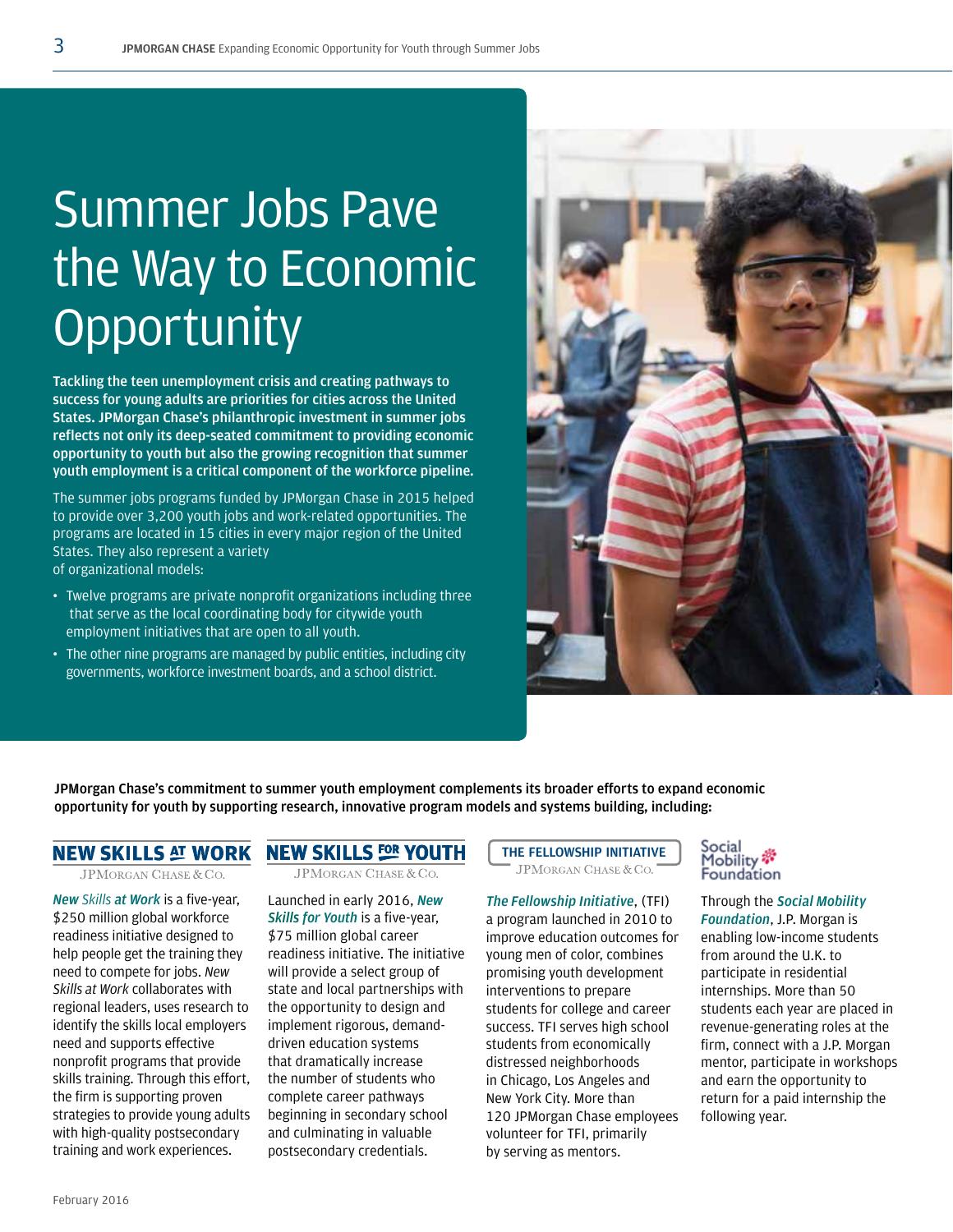### **Snapshot of SYEP Participants in 2015\***



# **List of Cities and Programs Supported by JPMorgan Chase in 2015**

| <b>CITY</b>          | SUMMER JOBS PROGRAM                                                     | COORDINATING ORGANIZATION                                                                                               |
|----------------------|-------------------------------------------------------------------------|-------------------------------------------------------------------------------------------------------------------------|
| Chicago              | One Summer Chicago                                                      | Chicago Public Schools - Early College and Career Education                                                             |
| <b>Dallas</b>        | Mayor's Intern Fellows Program                                          | <b>Education is Freedom</b>                                                                                             |
| <b>Detroit</b>       | Grow Detroit's Young Talent                                             | <b>City Connect Detroit</b>                                                                                             |
| Jacksonville         | United Way of Northeast Florida<br>Youth Employment Program             | United Way of Northeast Florida                                                                                         |
| Jersey City          | <b>Jersey City Summer Works</b>                                         | City of Jersey City Mayor's Office                                                                                      |
| Los Angeles          | Center Theatre Group Workforce Development Program                      | <b>Center Theatre Group</b>                                                                                             |
|                      | <b>YOLA Workforce Development</b>                                       | Los Angeles Philharmonic Association                                                                                    |
|                      | Jumpstart TMC                                                           | The Music Center - Performing Arts Center of Los Angeles County                                                         |
|                      | Early Workforce Development Program                                     | Natural History Museum of Los Angeles County                                                                            |
| Louisville           | <b>Mayor's SummerWorks</b>                                              | <b>KentuckianaWorks</b>                                                                                                 |
| Miami-Dade County    | NAF/JP Morgan Scholars Youth                                            | Miami-Dade County Public Schools - Department of Career &<br>Technical Education; Magnet Educational Choice Association |
| Milwaukee            | Employment Internship Program<br>Earn & Learn Community Work Experience | Milwaukee Area Workforce Investment Board                                                                               |
|                      |                                                                         |                                                                                                                         |
| <b>New York City</b> | Center for Youth Employment                                             | Mayor's Fund to Advance New York City                                                                                   |
|                      | <b>Futures and Options Summer Internship Program</b>                    | <b>Futures and Options</b>                                                                                              |
|                      | <b>PENCIL Fellows Program</b>                                           | PENCIL Inc.                                                                                                             |
|                      | Virtual Enterprises Summer Internship Program                           | Virtual Enterprises International                                                                                       |
| Oakland              | Classrooms2Careers                                                      | City of Oakland                                                                                                         |
| Sacramento           | Mayor's Summer Youth Employment Initiative                              | City of Sacramento                                                                                                      |
| San Francisco        | Youth Jobs +                                                            | United Way of the Bay Area                                                                                              |
| Seattle              | <b>Youth Employment Initiative</b>                                      | City of Seattle - Office of Economic Development                                                                        |
| St. Louis            | <b>STL Youth Jobs</b>                                                   | <b>STL Youth Jobs</b>                                                                                                   |
|                      |                                                                         |                                                                                                                         |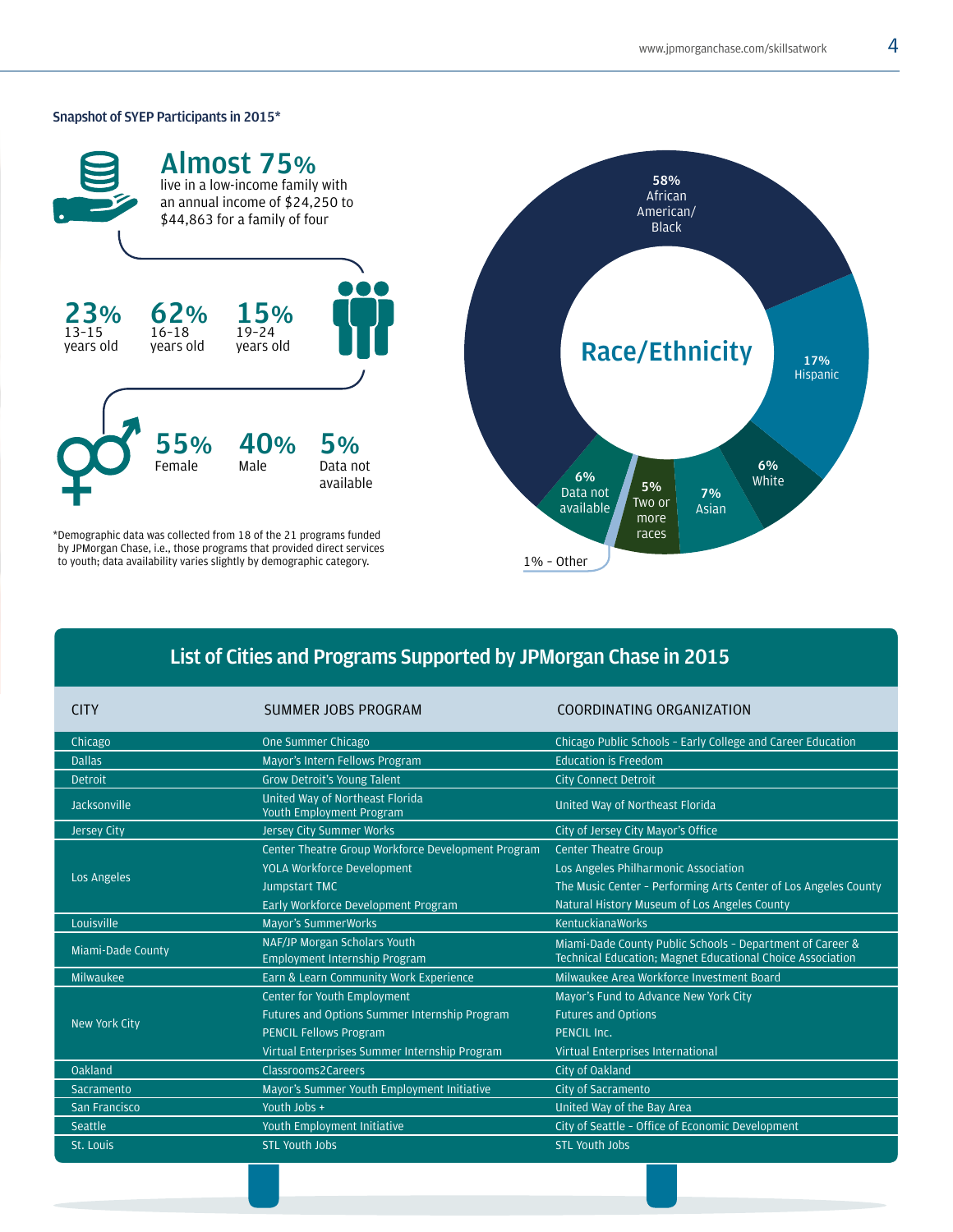# Advancing Summer Jobs

### **In the United States, summer jobs have long represented a rite of passage for young adults.**

For many teens, these jobs offer their first glimpse into adulthood — the experience of having responsibilities and earning a paycheck. Despite the benefits of early work experiences, every year many youth are turned away from summer youth employment programs because most cities do not have the funding, partnerships or infrastructure required to meet the demand. In 2015, SYEPs surveyed for this report had positions available for only 38 percent of the youth who applied for a job. These challenges have also made it difficult for cities to develop robust summer youth employment programming that focuses on skills development and prepares youth for an increasingly competitive global workforce. This section briefly summarizes the benefits of summer jobs and highlights local strategies to expand and improve summer youth employment programs.





Labor youth funding has decreased by nearly **33%** from \$1.25 billion to \$831 million.iii

For low-income youth, early access to economic opportunity is critical — 43 percent of Americans raised at the bottom of the income ladder remain stuck there as adults.<sup>iv</sup> This lack of mobility threatens to limit the options available for young people and puts a drag on the nation's economic growth as millions of jobs remain vacant because employers cannot find skilled workers. By 2025, 65 percent of jobs in the United States will require some postsecondary education, training or credential  $-$  up from 28 percent of jobs in the 1970s. $v$  These heightened expectations mean that it's more essential than ever for young people to gain work experience and develop skills today to enable them to compete in the global workforce in the future.

# Since 2000, U.S. Department of **Summer** jobs contribute to...







A pipeline of workers and reduced poverty

Skills development lncreased earnings



Reduced involvement in the juvenile and criminal justice system

Improved school attendance and educational outcomes, especially for those at risk of dropping out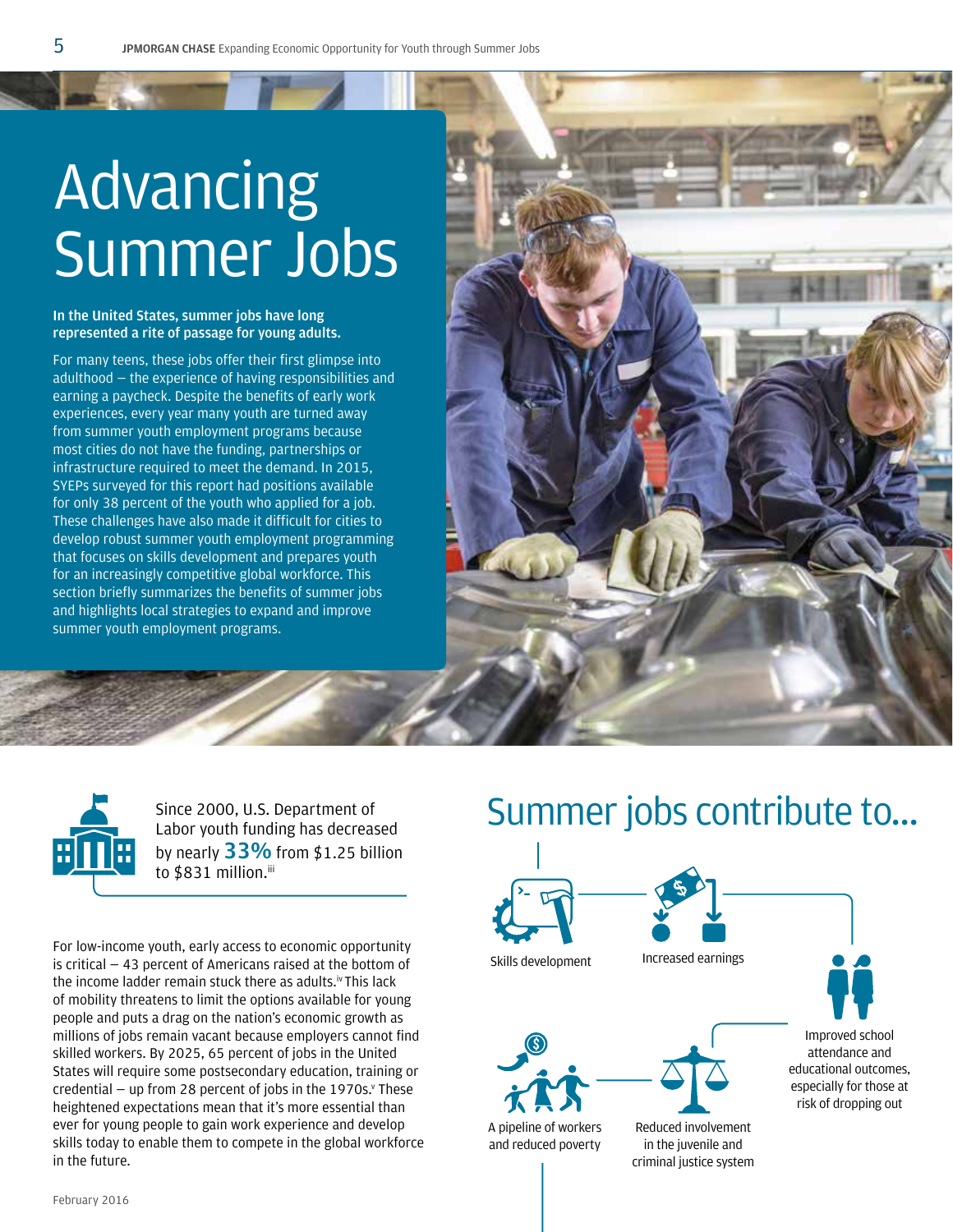### **Summer jobs can contribute to better long-term employment outcomes for young people:**



Teens who work are **86%** more likely to be employed the next year.vi

Participation in a work-based learning activity can increase a young person's salary by as much as **11%** for up to eight vears after high school.<sup>vii</sup>





Older youth have almost a **100%** chance of being employed if they worked more than 40 weeks the previous year.viii



*I decided to apply to Futures and Options because I wanted to take control of my life and take success into my own hands. My internship connected me to individuals who opened my eyes and exposed me to aspects of business I had little or no knowledge about. I believe that when an opportunity like this presents itself, you should take it, because you never know when it will come around again."*

### **Martin**

*Futures and Options*  **Internship: Interactive Corporations (IAC), New York City**

Recognizing the importance of these programs, local leaders especially mayors — have increased their commitment to summer jobs programs. Programs report that mayors have been particularly effective in recruiting private sector employers and hosting public events to recognize their participation in summer jobs programs. Elected officials are in a unique position to convene potential business partners and make the case for hiring youth.

Mayors also are designing summer youth programs within their own agencies. For example, in Jersey City and Oakland, government agencies are hiring summer interns, creating a pipeline of future public sector workers. Other cities integrate youth into economic development strategies such as the *Complete Milwaukee* model,

a five-part program to connect the private sector with the labor market supply. Mayors can use the influence of the office to drive coordination between youth employment programs, leverage public and private resources, organize events and publicly promote the importance of youth employment, and recruit employers.

Business and corporate leaders, including members of SYEP boards of directors or business partners who had positive youth employment experiences, have also been great champions and spurred success in peer recruitment efforts. Sharing personal experiences with other employers is an especially important way that businesses can affirm the benefits and value that youth employees can offer the private sector.

As a result of these local efforts, public funding for summer jobs from a variety of sources increased by almost 10 percent between 2014 and 2015, although the demand for summer jobs still exceeds the supply. Programs also reported progress in other key areas identified as priorities in 2014:

- **1.**Expanding private sector engagement
- **2.**Building capacity for skills development
- **3.**Expanding services for special youth populations
- **4.**Connecting SYEPs to local workforce systems

Exemplary practices piloted by SYEPs are included below to support learning and innovation across cities and spark a conversation about what is working in the field.

U.S. labor force data reveals far too many teens are not working. Over the past 20 years, peak summer employment for teens has fallen to 34.3%, which is a 37% decline and near record-low.

### Employment–Population Ratio of 16- to 19-Year-Olds (Annual percentages during the month of July)

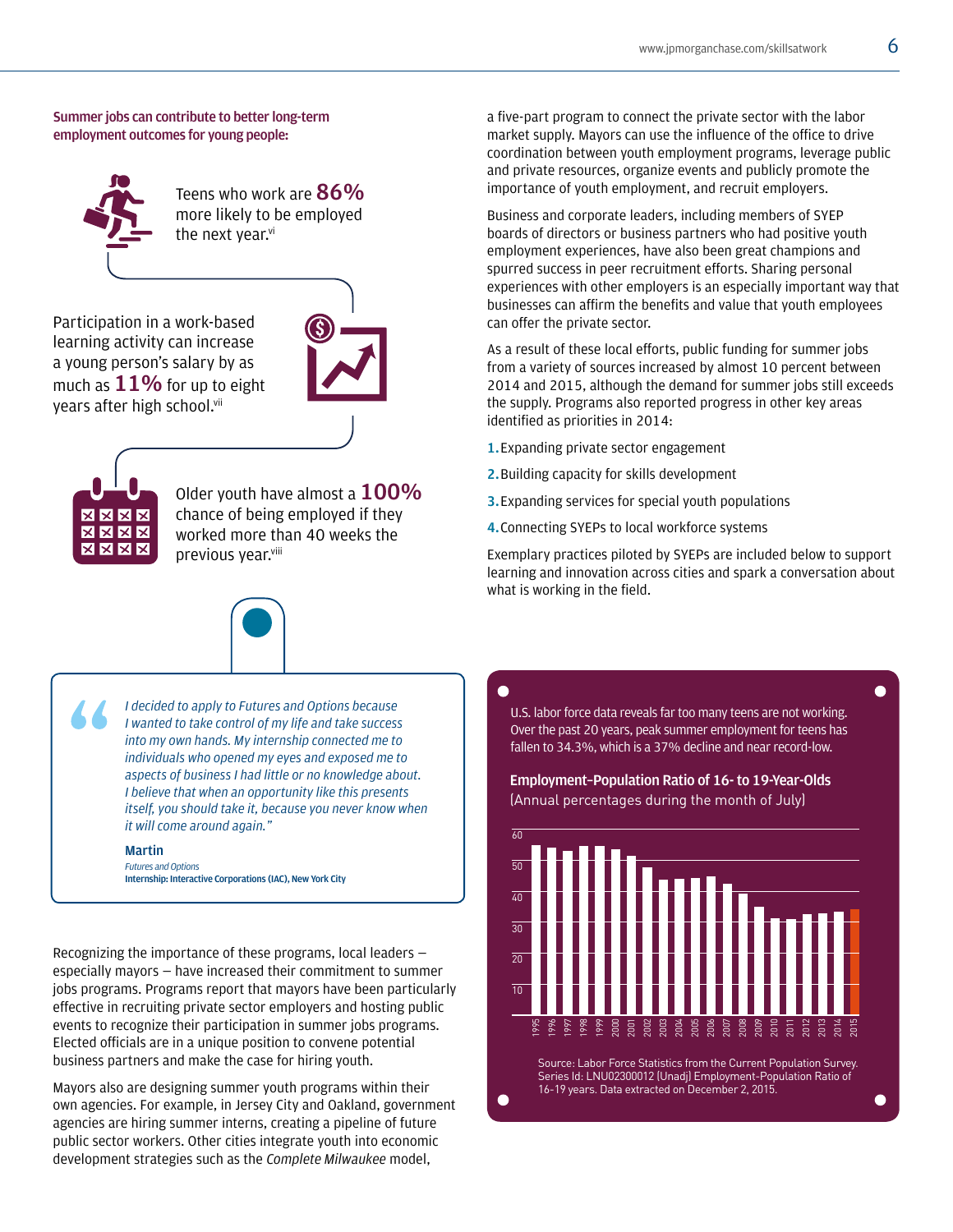# 1 Summer Jobs Boost Skills

**The best summer jobs for teens provide a mix of skill building — from learning about workplace culture and professional behaviors to opportunities to master technical skills that can lead to meaningful career pathways.**

Recent research has confirmed the importance of the foundational or "early work skills" training provided by most SYEPs. Over the past few years, summer jobs programs have integrated a range of progressive career-related options, such as technical training and the opportunity to earn industryspecific certifications that may lead to participation in a formal career pathway.



# **Challenges to Increasing Access to Meaningful Skills Development**

Even though many SYEPs reported progress developing new approaches to skills development, several noted significant challenges, such as:



The short time available during the summer to earn specific credentials

The cost of training and testing for certain credentials



Difficulty matching every youth to a summer job that aligns with their career interest

Lottery systems that allow for broader access to summer jobs but may limit opportunities for young people to have consistent, progressive skills building experiences over multiple years



## **Cities Are Exploring Varied Models and Strategies**

To improve the quality of skills development available in summer employment programs, cities are strengthening linkages to work-based learning, pre-apprenticeships, apprenticeships, and career and technical education.

SYEPs also are creating career- and industry-specific partnerships and work experiences to expose youth to a wide variety of fields, many of which are connected to high-demand sectors within their regional economy. Examples of models considered by cities to increase skills building opportunities:

- A growing number of SYEPs are **working directly with CTE programs** at school districts and community colleges to create career-specific summer job opportunities aligned with CTE courses, especially those in high-growth industries.
- **Year-round entry into training and internship programs** for high-demand sectors such as manufacturing, health care and information technology.
- **Industry certifications** or credentials that prepare youth for work in specific jobs or industries.
- **Dual high school and college academic credit** that gives youth a jump-start for college.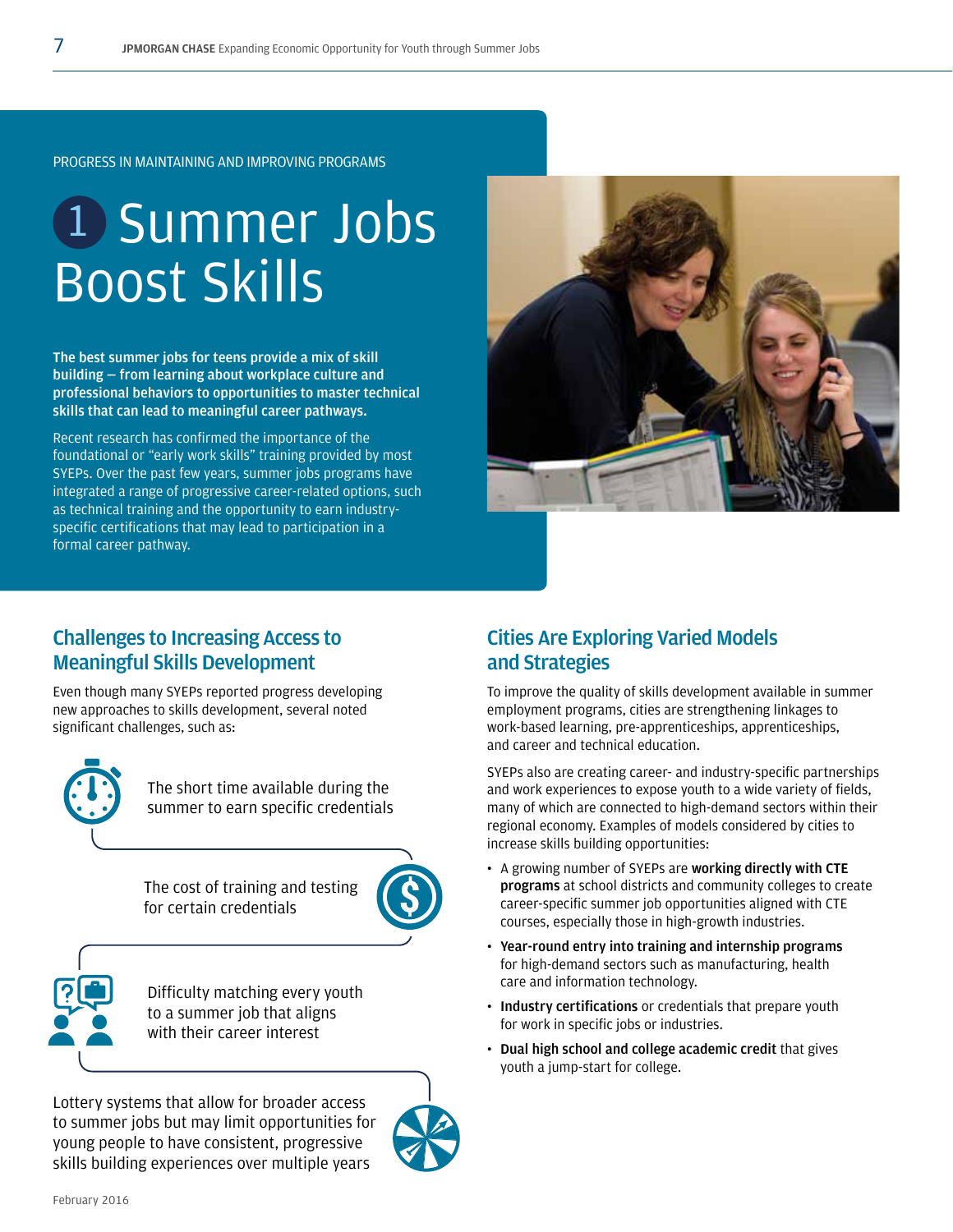

# Field Notes

### **Examples of innovative skills development programs**

### **Teens in Miami Earn Dual High School and College Credit for Their Summer Internship**

Partnerships with local school districts that connect CTE programs with summer youth employment programs expand the employment opportunities for youth enrolled in a CTE program. It also provides employers with a pipeline of employees who have a career interest in their industry sector, along with the hard skills and knowledge learned in the high school CTE courses. In **Miami-Dade County Public Schools**, for example, youth in a CTE program earn high school academic credit while some students also earn dual college credit if they meet eligibility requirements for their internship experience. They can make useful connections within their career field and get a jump-start in both college and career readiness.

#### **St. Louis Launches IT career Pathway**

STL Youth Jobs piloted a career pathway in Information Technology (IT) in cooperation with CTE programs in local school districts. Local IT companies hired 22 youth over the summer, while a technology nonprofit organization trained another 16 youth in technology skills that will allow them to pursue future part-time employment in IT as they continue their formal education. Additionally, St. Louis started laying the foundation for a healthcare career pathway by developing partnerships with local healthcare organizations and colleges, and linking its efforts to existing sector-based business workgroups. The program is set to launch in 2016.



**Julius** *High school student Internship: Advanced Orthopedics & Neurosurgery Group, Miami*

*The internship opened my eyes to the many opportunities available in this career path. And the health sciences courses I took in the CTE program prepared me to take advantage of this opportunity. I got so much hands-on experience – even observing up to four surgeries per day. I also learned the importance of timeliness and punctuality, because they reflect commitment to the job."*

*This program was a great opportunity for me and it allowed me to get three hours of college of credit too!"*

**Dynasty** *High school student Internship and Certification: Manufacturing, Welding Certification Program, Chicago*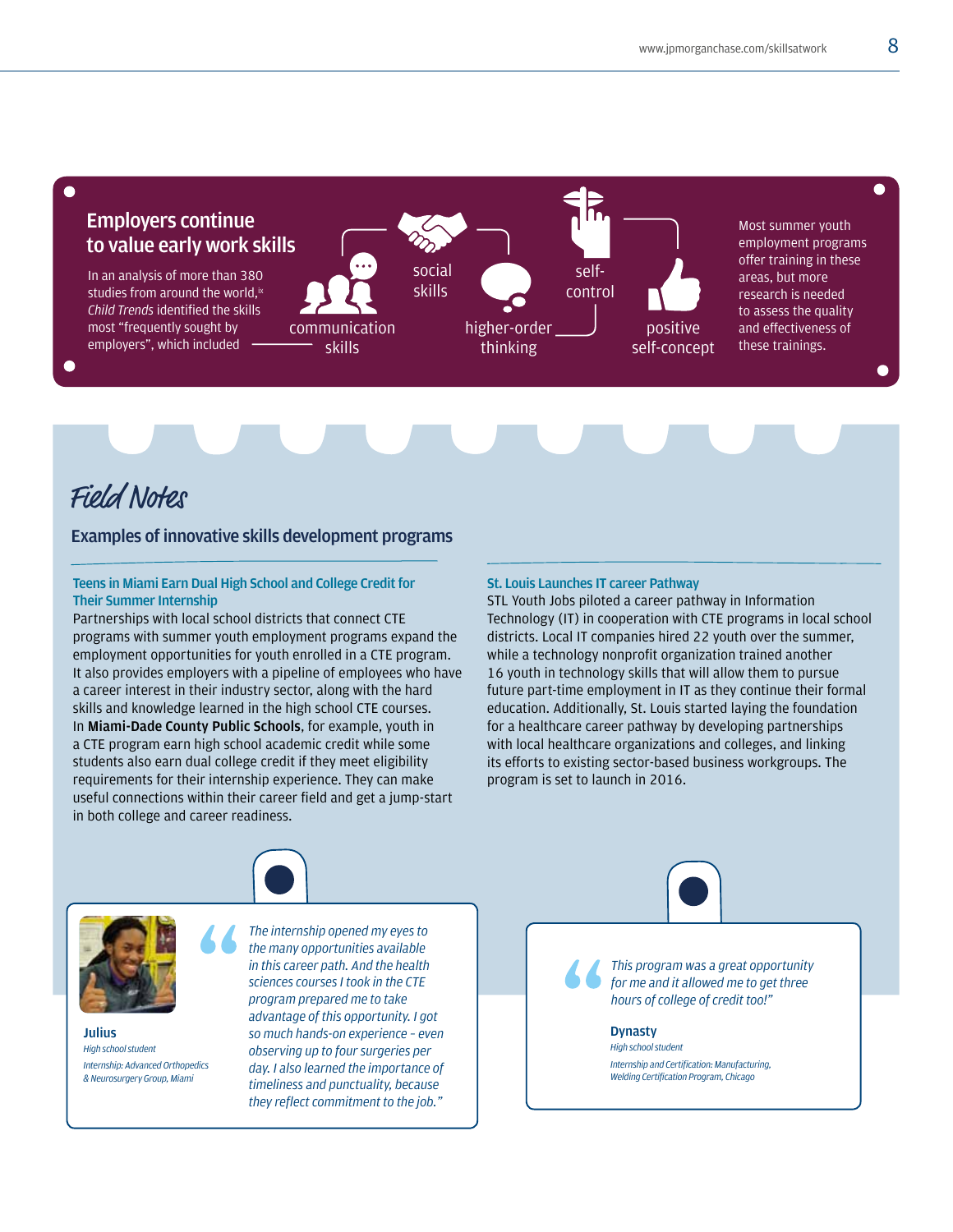# 2 Expanding Private Sector Partnerships

**These partnerships are highly valued because of their potential to increase the number and quality of jobs available to youth, provide training and skills-building opportunities, and connect to year-round employment. Private sector partners can also contribute other resources, such as financial assistance, technical expertise and volunteers. In the cities surveyed for this report, private sector investment accounted for 56% of total funding for summer jobs programs.**



# **Challenges to Expanding Private Sector Partnerships**

For youth employment programs, challenges to increasing private sector engagement include:

- Identifying the right contact within the business.
- Ensuring sufficient capacity to recruit and manage employer partners.
- Setting realistic employer expectations.
- Providing support to employers and youth to troubleshoot challenges and help youth succeed.

# **Progress Engaging the Private Sector**

Despite these challenges, SYEPs reported progress increasing private sector partnerships in 2015. The number of private sector worksites increased by 8 percent, and 75 percent of programs now place youth in private sector jobs. Between 2014 and 2015, private sector funding also increased by 4 percent in cities across different programs. Some cities successfully launched new initiatives — for example, Detroit recruited more than 100 new private sector employer partners to focus on youth employment.



*Hiring high school students as summer interns is a win-win. CSX Transportation benefits from having bright, committed youth who are eager to do a good job; and youth benefit from the real-life experience and work skills they develop during their employment. CSX Transportation believes that hiring youth is a good business practice and our civic duty to mentor the next generation of workers."*

**Shannal** *Records Compliance Manager CSX Transportation, Jacksonville*

### **Best Practices for Employers**

The U.S. Chamber of Commerce Foundation identified five best practices for employers in supporting youth employment.



Link their youth employment strategy to their business strategy and find champions

Identify the right partners to expand talent sources



Review company policies that may pose a barrier to youth hiring

Prioritize early work skills development and partner with nonprofits and others to support youth in coaching and mentoring





Measure outcomes and improve strategy through continuous improvement $x$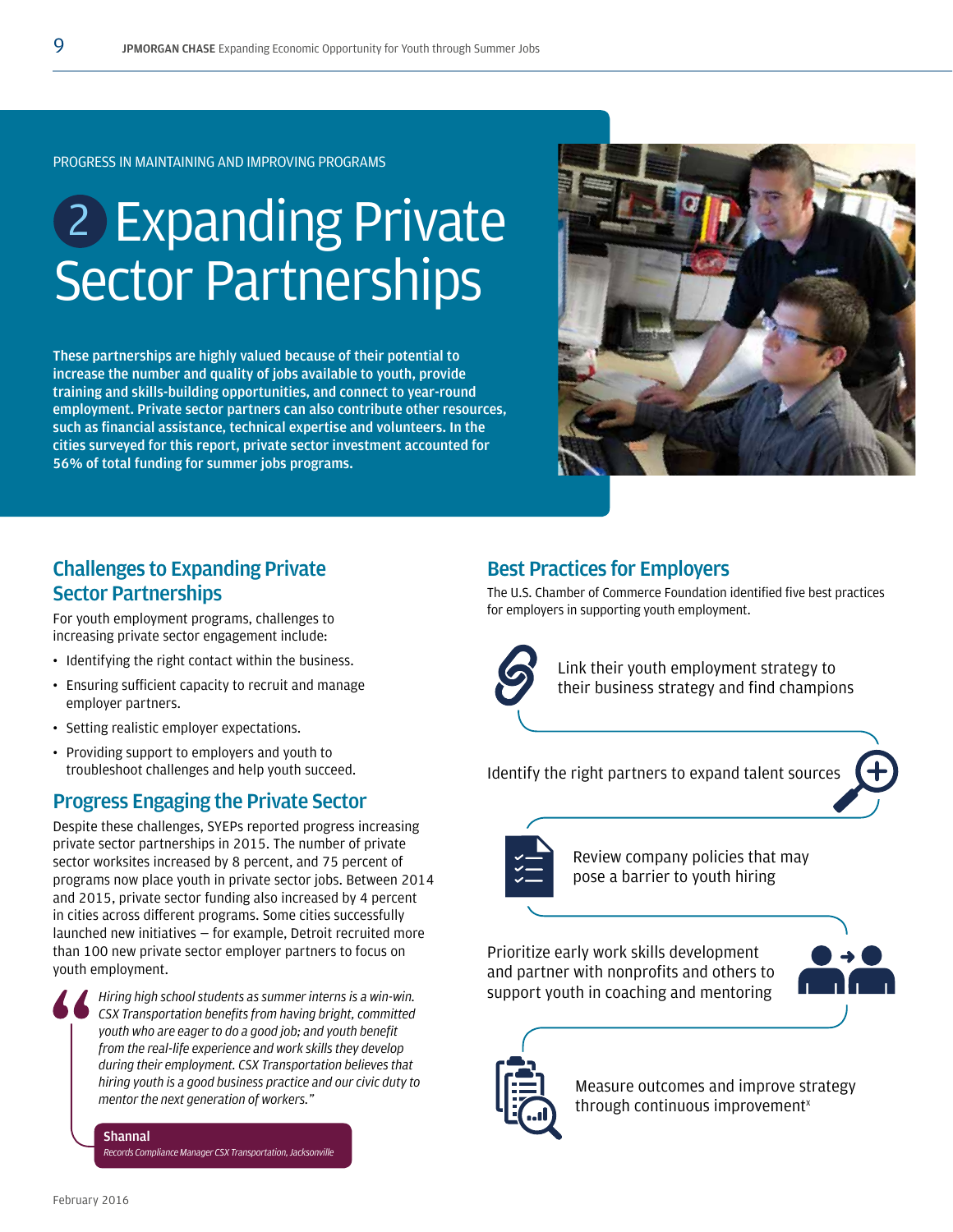# **Enhancing SYEP Capacity**

Expanding the number of private sector partners has required SYEPs to implement a variety of operational improvements and communications strategies to make it easier for employers to hire youth for summer jobs.

| OPERATIONAL IMPROVEMENTS                                                                                 | PARTNERSHIP MANAGEMENT TOOLS                                                                                                  | <b>COMMUNICATIONS AND EVENTS TO</b><br><b>ENGAGE EMPLOYERS</b>                              |
|----------------------------------------------------------------------------------------------------------|-------------------------------------------------------------------------------------------------------------------------------|---------------------------------------------------------------------------------------------|
| Online applications and sign-up                                                                          | Worksite supervisor handbook                                                                                                  | New employer recruitment events                                                             |
| Payroll processing by the summer program<br>or an external staffing agency                               | Formal memorandum of understanding with<br>employers to clarify roles and responsibilities                                    | Annual reports that highlight program<br>outcomes and accomplishments                       |
| Customer relationship management<br>software to manage data and reports                                  | Work-based learning plans for youth to<br>evaluate performance and help supervisors<br>make jobs a meaningful work experience | Year-round communication - monthly newsletters:<br>weekly updates during summer jobs period |
| More refined systems to match youth<br>with employers and specific jobs based<br>on interests and skills | Employer satisfaction surveys to provide feedback<br>that can improve the employment experience                               | Recognition events hosted by the mayor                                                      |
| Hiring experienced job coaches that serve<br>as a resource and support for both youth<br>and employers   | Training for supervisors                                                                                                      | Regular communication with job coaches                                                      |
|                                                                                                          |                                                                                                                               |                                                                                             |

# **Employer Satisfaction**

Over half of the SYEPs featured in this report administered surveys to employer partners to assess levels of satisfaction. Overall, results show that employers have had a positive experience and intend to participate again in the future. A sample of employer responses includes:



# **Strategies for Moving Forward**

SYEPs also are pursuing strategies to make a stronger business case for the private sector to participate in summer jobs programs. For example, many SYEPs are collecting success stories and highlighting the role youth can play in addressing workforce needs. Youth assets – such as cultural diversity – may benefit businesses by helping to diversify their talent pipeline, keep them competitive, attract new markets, and offer fresh ideas. Finally, financial incentives, such as wage subsidies can also help to expand private sector partnerships.





**Michaela** *United Way of Southeast Florida Internship: CSX, Jacksonville*

*Being in this summer jobs program for three years has shaped my path in the right direction and empowered me. This positive and nurturing workplace at CSX has increased the development of my character and built my confidence. All the skills I have learned prepare me to conquer working.*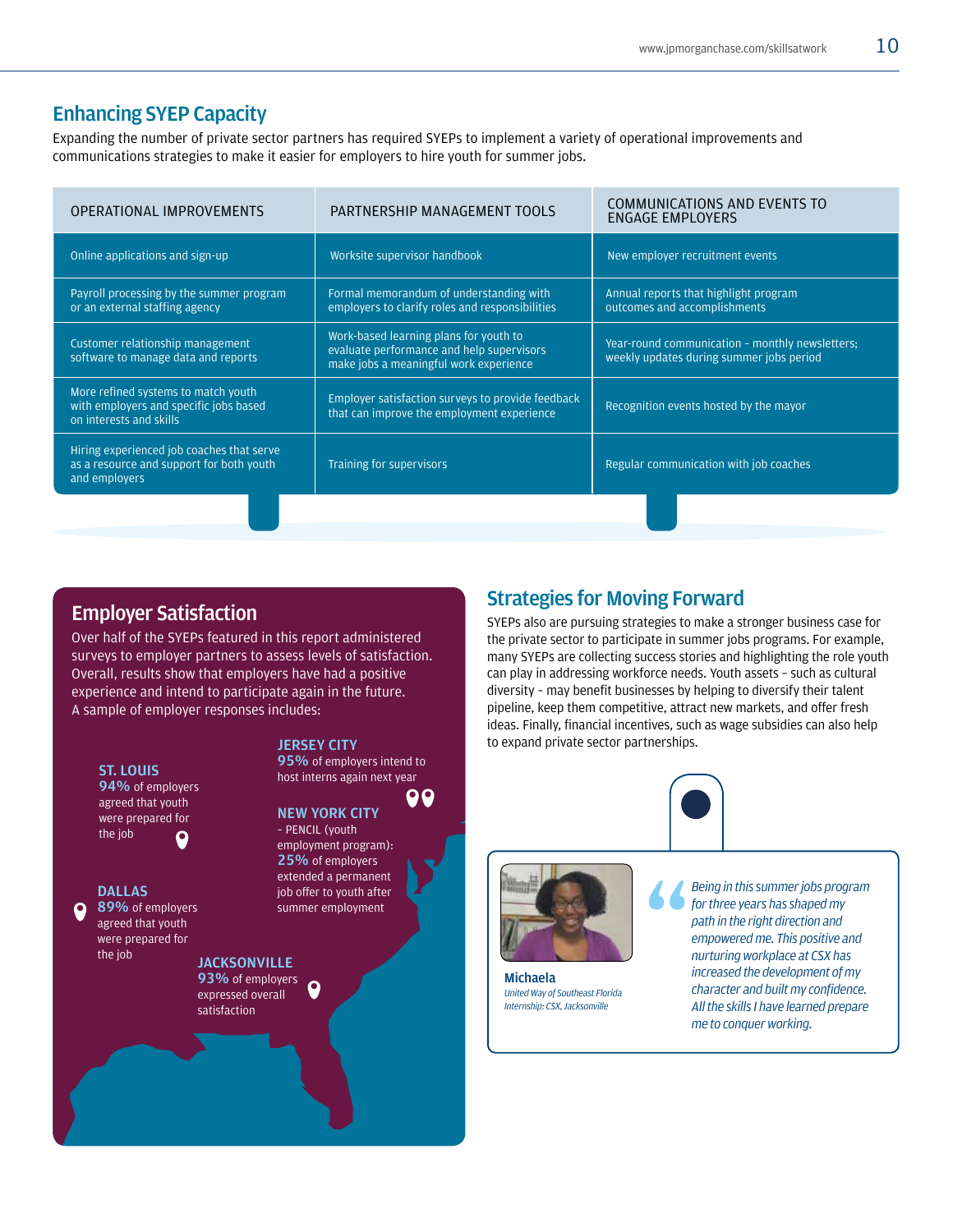# 3 Increasing Access to Jobs for All Youth

**Summer jobs programs are especially important for youth who face significant challenges to entering the workforce.** 

Many of these teens — including young men of color, foster care youth, court-involved youth, youth with disabilities, and youth who are out-of-work and out-of-school — struggle to overcome systemic barriers. Often, these young people need extra support to join or re-connect to the workforce.

# **Cities Implement Strategies to Support Youth with Barriers to Employment**

Many cities and SYEPs are adopting policies and practices to serve more opportunity youth and other teens that are struggling to enter the labor force. Promising practices for better serving these populations include the following:

- Cities are partnering with community-based organizations that have a track record of recruiting and working with these populations
- SYEPs are targeting services to meet the needs of special youth populations such as conducting training sessions at area high schools to help more youth complete an application for program participation and recruiting in specific neighborhoods
- SYEPs are recruiting employers from local neighborhoods to minimize difficulties in transportation to jobs

While many of these youth face challenges, they are eager to gain new skills and work experience that will tap into their talents, fulfill their aspirations and lead to a meaningful career.



**21.6%** of black youths are neither working nor in school, compared with **11.3%** of whites.xii

At least **20%** of Latino youth in metro areas are disconnected from work and school.xiii



Nationwide, there are **5.5 million "opportunity youth"xi** – young people **ages 16 to 24 who are not attached to school or work.** 

As SYEPs increase the number of slots for internships in the private sector, one consideration is whether those employers will hire at-risk youth.



*My job built me into a stronger man and showed me another part of life. It gave me a sense of accomplishment and taught me perseverance. Knowing I had a job to do was important to me. Without this job, I'd still be struggling."*

### **DeAndrae**

*SummerWorks Internship: Food Literacy Project, Louisville* Field notes

### **Louisville Teens Become Software Entrepreneurs**

In 2015, the Louisville Mayor's Office and KentuckianaWorks piloted a project called *Coding at the Beech* to train high school-aged youth in technology skills, targeting the training to young men and women of color from disadvantaged neighborhoods. Through this program, youth met for weekly classes at the Beecher Terrace housing project over a 12-week period with support from two mentors provided by Code Louisville. In addition to hosting the training at a familiar and accessible neighborhood site, youth also received free bus passes so that they had reliable transportation. Youth who participated in the project learned how to code HTML, CSS, and Java Script.

The youth who completed the training then formed a new company called **Beech Technologies** that uses their newly acquired technology skills to create custom websites and provide tech support for small businesses and organizations.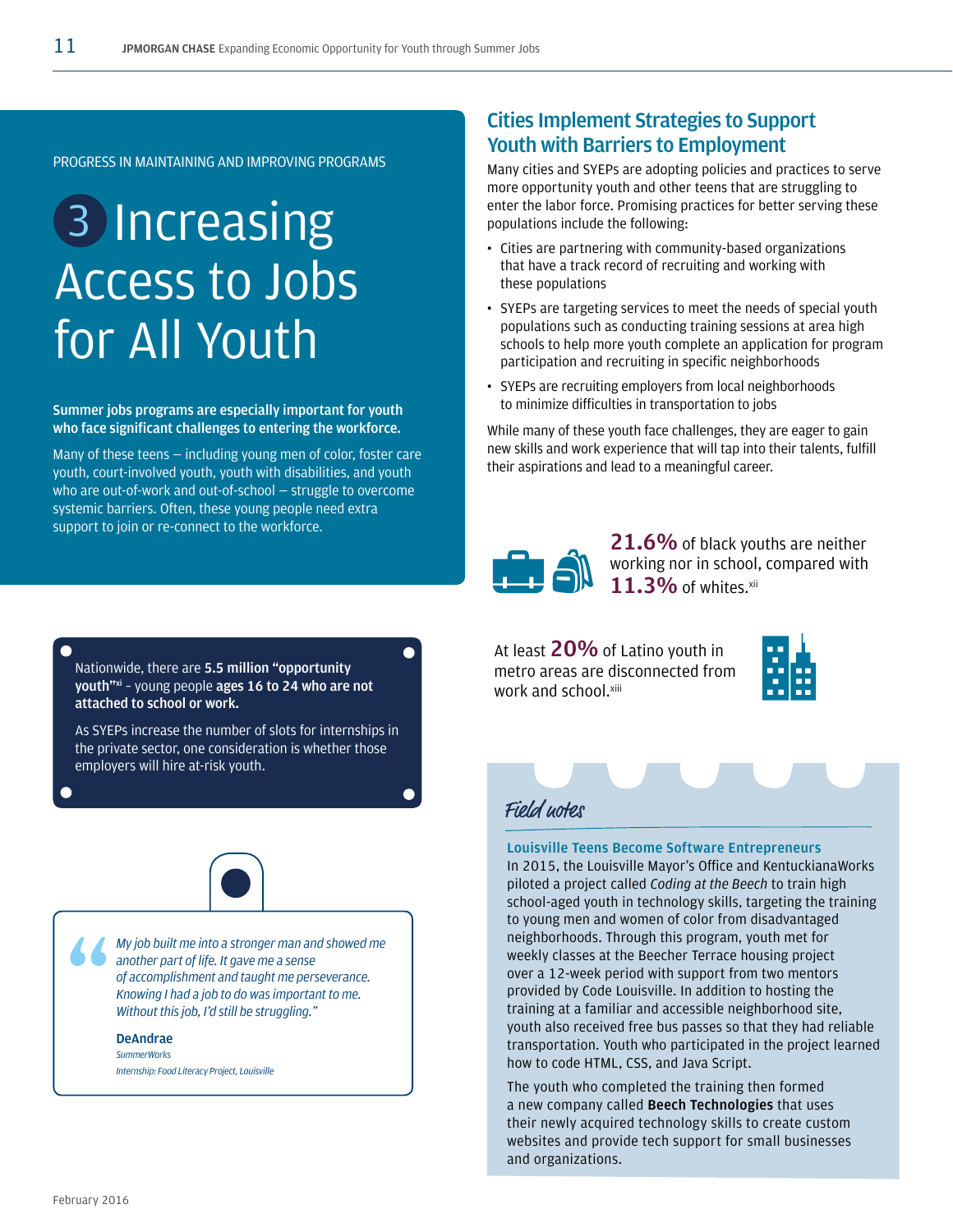# 4 Strengthening Linkages

**Cities are expanding efforts to link summer jobs programs to local workforce systems. Because of their scale and complexity, summer youth employment programs engage a wide range of partners, including local government agencies, workforce development boards, nonprofit organizations, school districts, colleges and universities, training providers and private sector employers.** 

A coordinated system can be a key factor in establishing youth employment as a citywide priority that requires the involvement of multiple local entities. However, it can be complicated to create collaboration across different organization lines with different performance reporting requirements and revenue sources. Some cities are addressing these challenges by designating one organization to serve as an intermediary that convenes key stakeholders and coordinates local efforts. For example, Detroit and Seattle each launched a citywide initiative to bring together public and private partners, and New York City created a new entity (see sidebar) to support coordination across agencies.

In addition, some programs are taking incremental steps toward creating a coordinated system by developing or strengthening partnerships with the CTE programs in local school districts that allow youth to gain practical summer employment experience that can enhance their high school course of study. For example, One Summer Chicago partnered with Chicago Public Schools to provide more than 100 CTE students with up to seven weeks of training, an employment experience and industry certification or credentials in four high-growth, high-demand industry sectors (information technology, manufacturing, transportation and health care) that matched with their field of study in high school. The program focused on both education and employment and connected students to employers at the end of their training. Other programs such as those located in Dallas and Jersey City have longtime partnerships with local school districts to recruit youth for summer jobs at area high schools.

This coordination can help to maximize funding streams, address gaps in youth services and provide appropriate support to vulnerable youth that are hardest to serve.



### **NYC Creates Youth Employment Center**

In 2015, New York City launched the Center for Youth Employment, a public-private initiative charged with helping to develop an expanded and improved set of employment services for young New Yorkers. A project of the Mayor's Fund to Advance New York City, the Center's specific goal is to support 100,000 unique work-related experiences each year, including high-quality summer jobs, career exposure, skills-building, and supportive mentorships, by 2020. In collaboration with city agencies, employers and other stakeholders, the Center is focused on increasing private sector involvement in these programs as well as evaluating the city's youth workforce system as a whole, with an eye toward expanding programs that are effective and filling in gaps with new programming where necessary. In less than a year, the Center helped to provide approximately 70,000 unique work experiences to youth – an increase of nearly 15 percent over the previous year.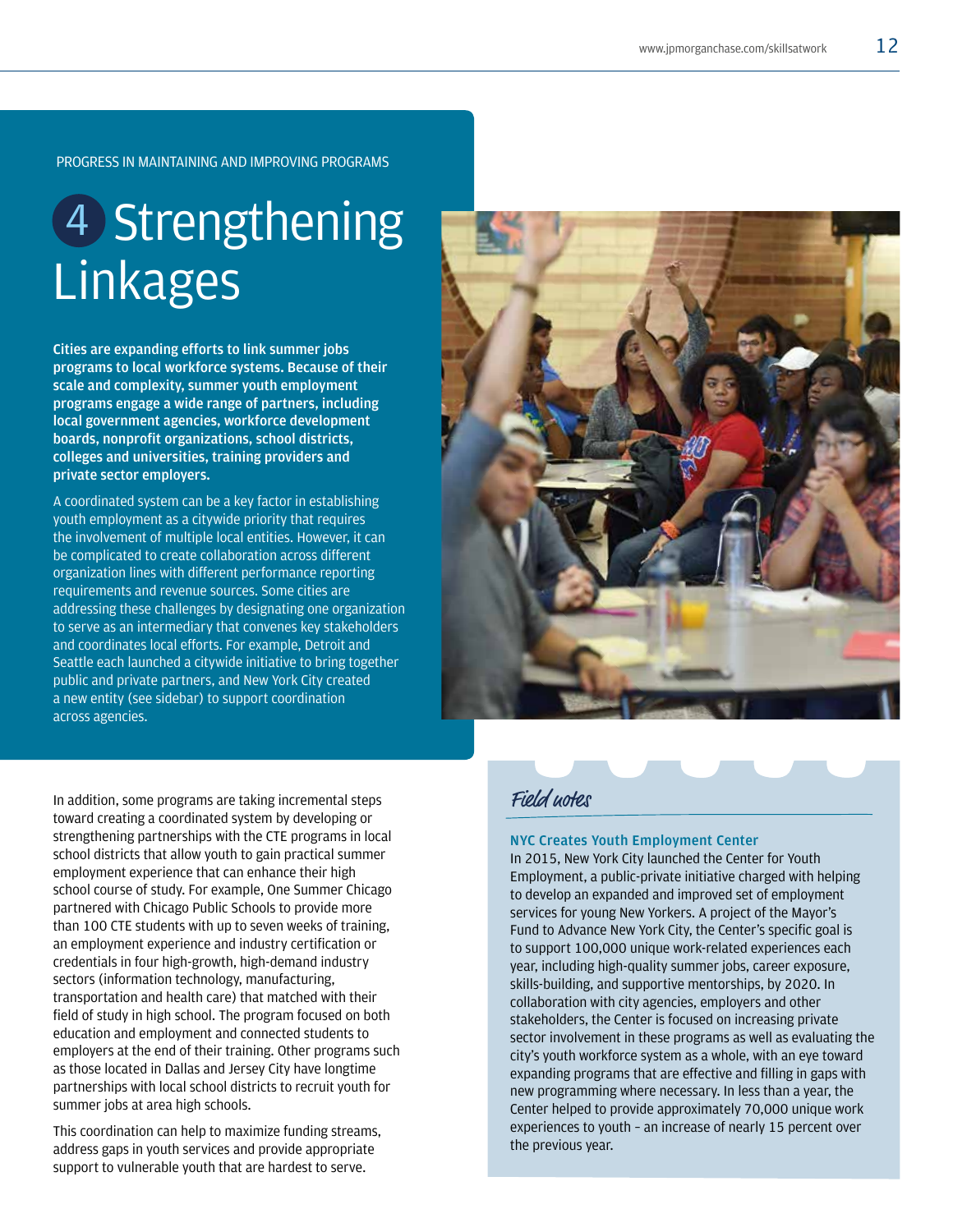# **Financial Capability**

**Summer jobs provide many teens with their first paychecks. While some youth employment programs currently include a financial education component, only a very small number of programs offer access to the products and services that can promote positive financial behaviors over the longer term.** 





# ...needed to make sound financial decisions that support one's health.

Financial capability programming includes financial education and information in conjunction with access to appropriate services and products delivered at relevant moments in the lives of individuals. To assess the integration of highquality financial capability services in youth employment programs, the National League of Cities conducted 13 interviews and site visits with city leaders and practitioners and coordinated a national convening (held in partnership with the U.S. Consumer Financial Protection Bureau and the U.S. Department of Labor) that brought together representatives from more than 30 cities.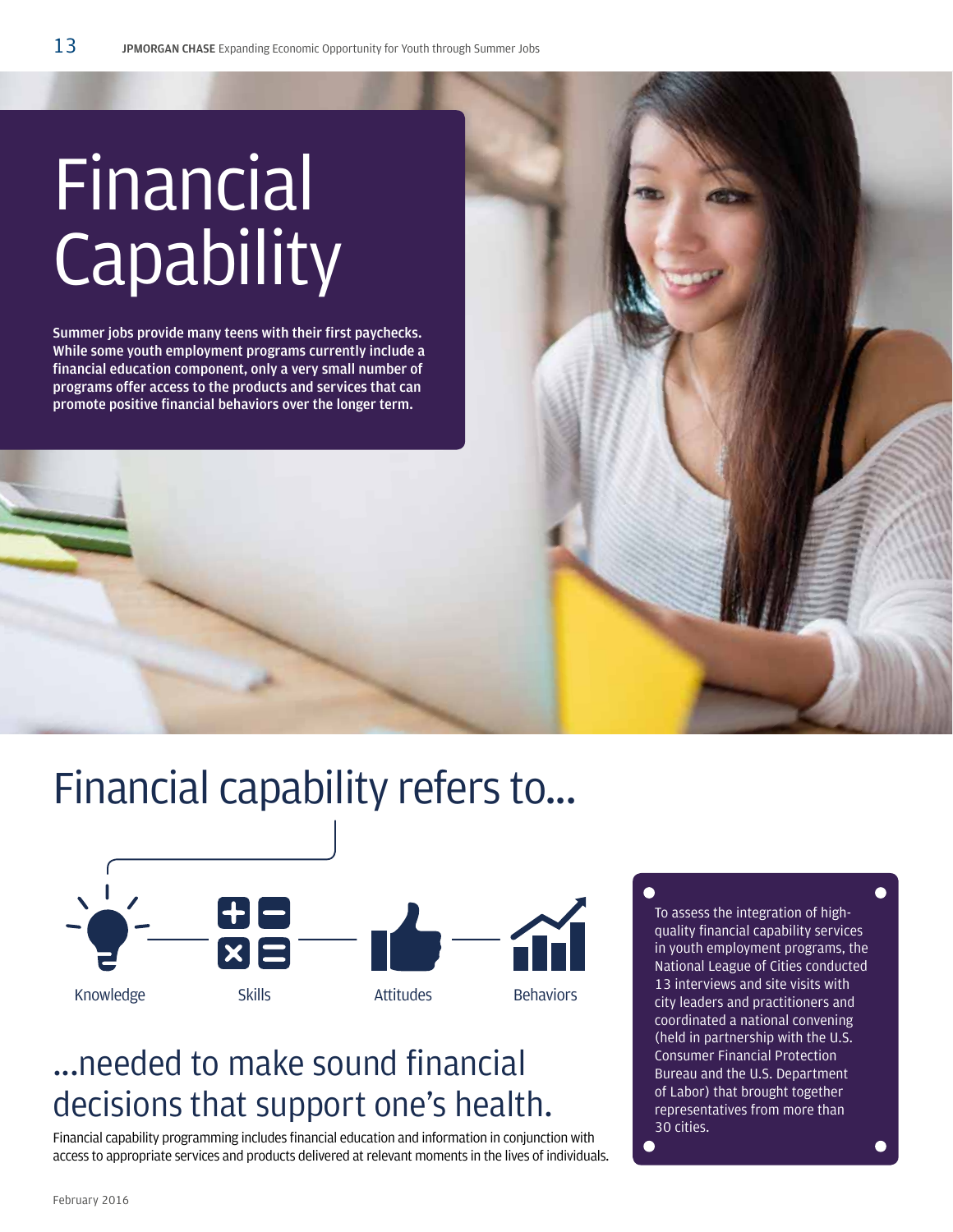# Key findings are listed below and others can be found at www.nlc.org/financialinclusion

### **Use of Innovative Technology**

New interactive technologies have the potential to enhance the effectiveness of financial capability efforts in youth employment programs. Mobile apps, interactive games and online platforms can enliven learning and move educational programs beyond traditional classroom settings. Technologies that incorporate realistic goal-setting, social media and peer sharing among youth as they receive their first paycheck may be particularly successful in sustaining young people's interest in and attention to financial capability topics.

### **Payroll Strategies**

Accessibility, flexible options for account opening and transactions, and a savings component all represent key features of a strong payroll system for youth participating in summer or year-round employment programs. A payroll card with low access fees and a savings component or a bank account with mobile access are good options for young people. Some of these alternative products can also begin to develop a "banking mindset" in a young person, providing a pathway toward a safe account at a financial institution and a long-term banking relationship.



Aligning financial capability and youth employment programming necessitates a diverse set of partners that includes workforce agencies; financial empowerment service providers; financial institutions; youth-serving organizations; and local employers. A coordinating body or "backbone" organization, either within or outside of municipal government, can play a particularly effective role in helping to align partner activities, prevent fragmented or duplicative efforts, and promote coordination in areas such as data sharing.

While these findings reflect the *potential* of financial capability efforts in youth employment programs, this segment of the larger financial inclusion field still is relatively new. Not surprisingly, service providers and program leaders need more training and capacity building so that they can move beyond traditional financial literacy programs and directly enhance young people's financial health and efficacy. In addition, the field needs more experimentation and program evaluation to shed light on the relative effectiveness of different program models and approaches.

*Note: The National League of Cities gathered information from a broad network of youth employment programs, which included but was not limited to the SYEPs surveyed for this report.*

*JPMorgan Chase supported The National League of Cities, through its Institute for Youth, Education, and Families in a year-long effort to explore promising practices in cities that are seeking to incorporate financial capability programming into municipal-led youth employment initiatives.*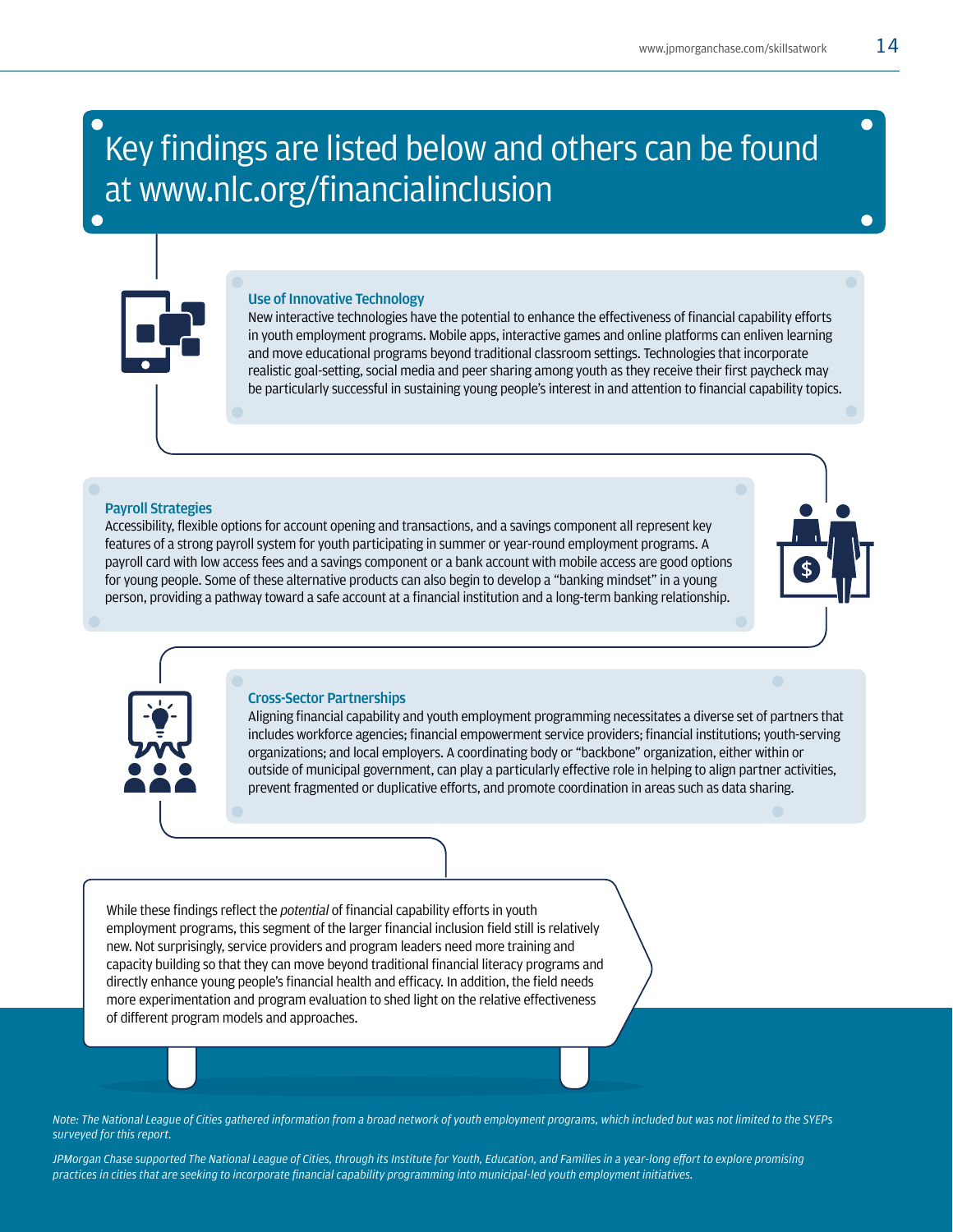# **LOOKING AHEAD** Building on the **Momentum**

**In 2015, the youth unemployment crisis captured headlines around the world resulting in renewed calls to increase workforce preparation and opportunities for young adults.** 

Cities can build on this momentum to engage practitioners, policymakers, private sector partners, and national stakeholders in developing strategies to strengthen summer jobs programs and local youth employment systems.

**This section highlights ways to build on the progress that was made by those programs over the past year and implement new methods to continue expanding economic opportunity for youth through high-quality summer jobs programs across the country:** 

#### **Boost skills building for youth**

- Continue to scale up promising models that provide year-round employment, connections to career education training and work experiences, and other technical training opportunities.
- Expand access to opportunities for youth to develop early work skills through year-round training, career readiness credentials, and school-based options. In particular, recent research has emphasized the importance of working with youth in their early teen years to begin developing these skills.
- Invest in evaluation methods to assess the effectiveness of different program approaches.
- Engage industry-specific associations and local chambers of commerce to help develop career-specific summer jobs.

#### **Expand and strengthen private sector engagement**

- Engage business partners in both summer and year-round activities directly with youth.
- Develop an employer feedback loop for program evaluation and planning, as well as a rapid response system to answer questions quickly during the hiring process.

• Build a strong customized business case for hiring youth. Examples include promoting personal stories from employers that have had a positive experience with youth employment, and sharing data about youth hired full-time or promoted into leadership roles within the company.

### **Expand and tailor services to the needs of youth with barriers to employment**

- Increase public-private investments and adopt policies and practices that target services to more youth of color, opportunity youth, and other youth who face obstacles to entering the labor force.
- Set benchmarks and service goals for opportunity youth and youth of color.

### **Improve coordination with local workforce systems**

• Continue to build capacity of organizing entities that are responsible for coordinating with employers and youth serving systems, blending and braiding resources, and establishing benchmarks and standards to improve quality.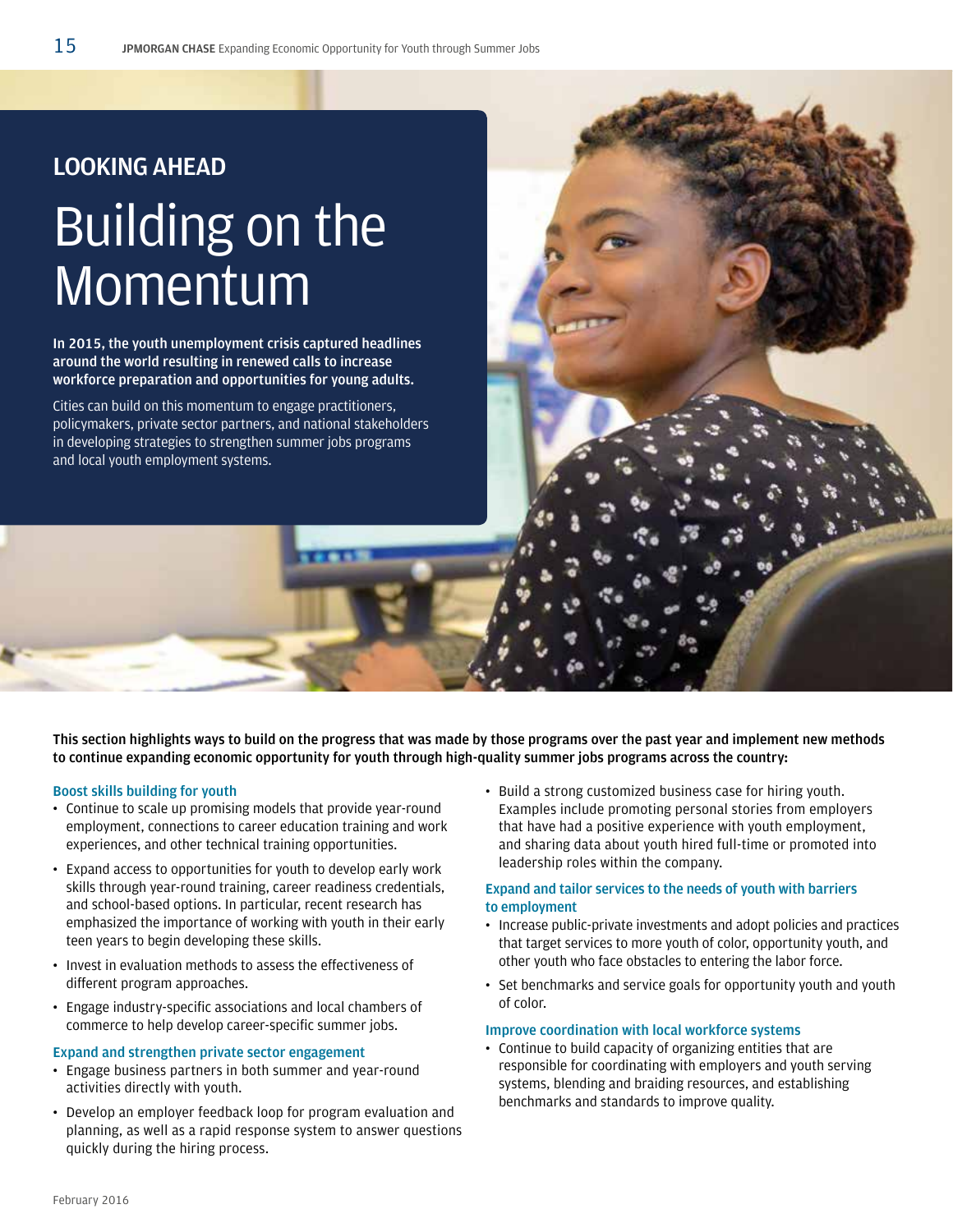### **This report also offers strategies to advance youth employment based on insights from recent research and trends in the workforce field, and the experiences of local leaders and programs.**

### **Maximize opportunities in federal policy**

• Organizations that implement SYEPs could benefit from engaging with local planning processes in support of the Workforce Innovation and Opportunity Act (WIOA). WIOA and the Perkins Career and Technical Education Act promote efforts that are coordinated across public sectors, build career pathways, and help youth to learn skills, earn credentials, and enter careers. WIOA targets 75 percent of youth funding to out-of-school youth and requires 20 percent of youth activities funding to be spent on providing work experience; the 20 percent work experience setaside is a potential funding source for summer jobs programs. xiv

### **Establish a public agenda to advance youth employment and promote sustainability**

- National field building is still needed to assist cities, programs, and leaders in sharing learnings, forming standards, connecting relationships and opportunities across cities, and influencing national policy.
- A menu of local policy options, strategies and budget ideas that cities can deploy to advance and sustain youth employment and summer jobs. Many cities have already taken steps to direct financial and human resources to support youth employment, but summer programs express interest in exploring options that open up new funding sources and create new policy solutions.

### **Further explore innovations in financial capability**

• Support research, pilots, and program evaluation to provide high quality financial capability programming.

### **Leverage summer youth employment programs to expand career pathway opportunities**

Cities are taking the lead in developing progressive approaches to building early work skills and career-specific experiences that can lead to a more structured career pathway for youth. This includes a greater focus on career awareness, exploration, preparation and training. It also allows for the development of age-appropriate programming and builds on existing research that shows having more work experience and starting earlier has lasting benefits for youth.

City leaders in partnership with employers, workforce development boards, local secondary and postsecondary institutions, and youth development providers can advance summer jobs and youth employment more broadly by:



Developing a comprehensive framework that incorporates a tiered design approach to employment competency development, beginning with project-based and service learning activities and progressing to subsidized employment experiences and internships in the public and private sectors



Building the capacity of employers and nonprofit partners to create project-based work and learning opportunities for youth. This involves employers (work-site supervisors) creating specific work plans in cooperation with youth and establishing specific goals and skills for youth to master through the work experience<sup>xv</sup>



Creating career-based internships and work experiences for youth

Incorporating trainings to enhance employability skills for youth while they are engaged in subsidized employment

# **Story from Umique, Youth Jobs+**

**Intern, BART Civil Rights Office, San Francisco** 

*The fear that my little brothers couldn't look up to me" — that's what led Umique to seek help through United Way's youth jobs program. Umique says he sees a lot of students where he was before he found Youth Jobs+: full of initiative but in need of what he calls a road map. "When that knowledge comes alive," he says, "they can reach their potential."* 

The first in his family to go to college and a role model to his younger brothers, Umique says he was empowered by the internship he got in the BART Civil Rights Office, which led him to declare a major in business management. Now an intern with SFMade, a nonprofit organization that promotes the manufacturing industry in San Francisco, Umique wants to help others — to give students like him the boost he got from Youth Jobs+.

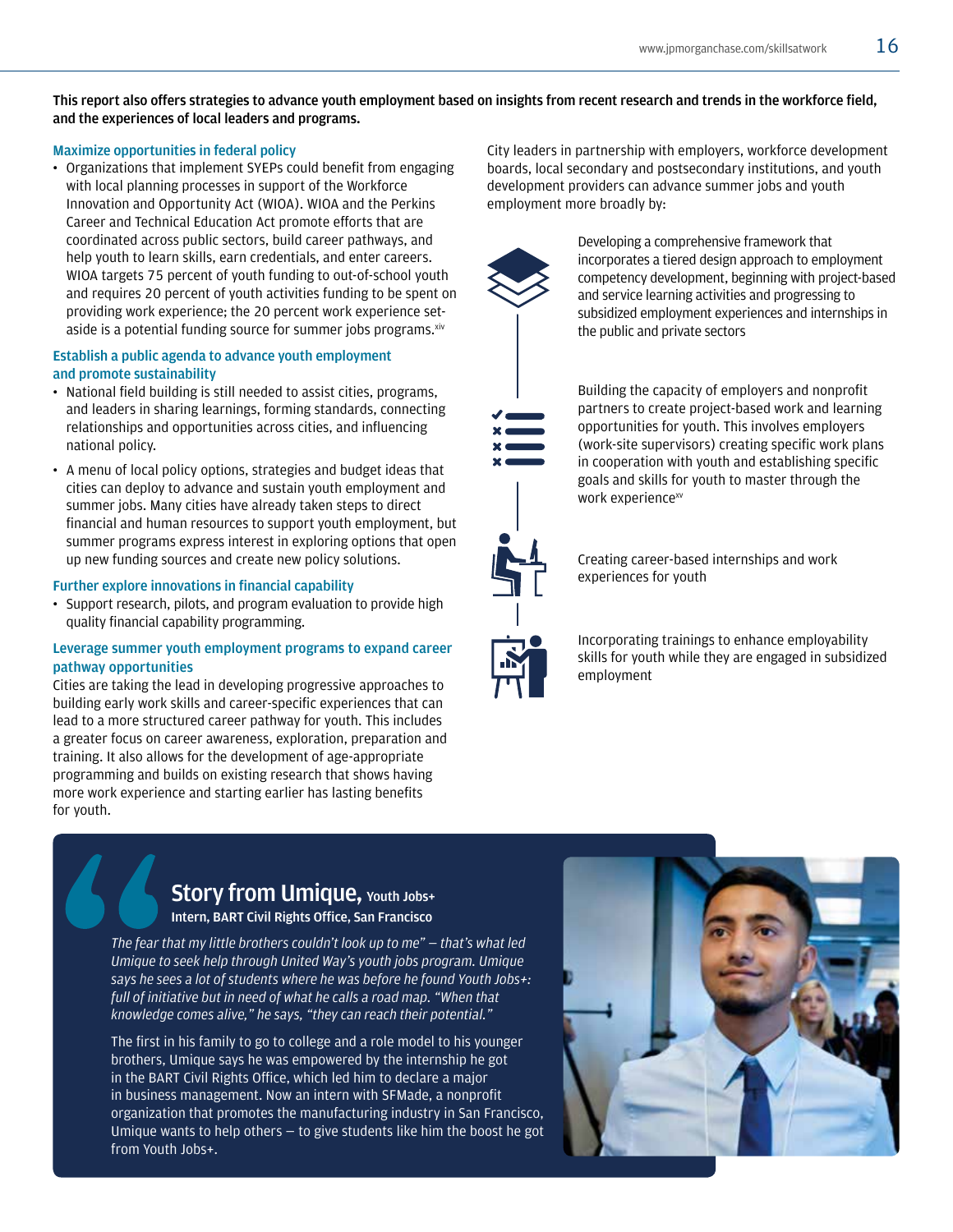# **Summer Jobs Programs Surveyed for this Report**

# **Chicago**

**One Summer Chicago** is a citywide initiative led by Mayor Rahm Emanuel that brings together government institutions, community-based organizations and companies to offer more than 24,000 employment and internship opportunities to youth and young adults ages 14 to 24. In 2015, in partnership with JPMorgan Chase, Chicago Public Schools provided over 100 youth enrolled in career and technical education programs the opportunity to gain certifications and work experience in specific industries.

## **Dallas**

**The Mayor's Intern Fellows Program** introduces Dallas high school students to future careers, professional employment opportunities and valuable workplace skills, while providing area companies, nonprofits and government entities a meaningful way to make an investment in the youth of Dallas and its future workforce. Sponsored by Dallas Mayor Mike Rawlings and facilitated by the nonprofit organization, Education is Freedom, the program is an eight-week, paid summer internship program modeled after the White House Internship Program.

## **Detroit**

**Grow Detroit's Young Talent** is a collaboration between Mayor Mike Duggan and community partners to ensure that approximately 5,000 young people have meaningful work experiences in the City of Detroit during the summer of 2015. Facilitated by City Connect Detroit, this citywide effort gives young adults ages 14 to 24 early exposure to the world of work and enhances their educational, work readiness and leadership skills. Each young adult receives a 120 hour paid work experience, 12 hours of pre-training and 24 hours of ongoing training throughout the summer.

## **Jacksonville**

**The Youth Employment Program** is administered by United Way of Northeast Florida and connects teens ages 16 to 19 with job readiness training, financial literacy workshops, individual coaching and exposure to careers matching their talents and interests. Youth are matched with local companies and nonprofit organizations for paid, six-week internships. Internship site supervisors serve as mentors and coaches and provide interns with career and education guidance, as well as job shadowing opportunities.

# **Jersey City**

**The Jersey City Summer Works** summer youth employment and enrichment initiative is coordinated by the Office of Jersey City Mayor Steven Fulop. It includes the Jersey City Summer Internship Program, the City Youth Jobs program and the Summer Works Arts program. JC Summer Works partners with nonprofit, public and private sector partners to provide paid summer jobs and extensive professional development for youth ages 16 to 24.

### **Los Angeles**

**The Center Theatre Group Workforce Development Program** provides internships to high school students that help them to develop skills by studying and learning alongside professionals and gaining practical, hands-on work experience. Students are placed in a part of the theatre operation that matches their skills and interests.



**The YOLA Workforce Development** program at the Los Angeles Philharmonic Association partnered with the local community organization Heart of LA (HOLA) to pilot a program that connected underserved youth with seasonal jobs at the Hollywood Bowl. Jobs were promoted among high school seniors participating in HOLA's College Success program, and youth received paid employment over a 14-week period.

**The Jumpstart TMC** program at The Music Center (Performing Arts Center of Los Angeles County) is a new internship program that provides training and part-time paid positions for at-risk young adults from low-income families in a range of positions at the Center. Youth receive training in early work skills that will prepare them for future employment, as well as on-the-job professional development during their placement.

**Early Workforce Development Program** at the Natural History Museum of Los Angeles County provides early workforce development opportunities to 280 low-income students annually through internships, volunteer positions and work/study fellowships. Students learn about public-facing, research-based and administrative functions in the Museum and gain nationally-recognized credentials that qualify them for a variety of work and volunteer opportunities at museums and other institutions.

# **Louisville**

**The Mayor's SummerWorks** program is led by KentuckianaWorks, Greater Louisville's Workforce Development Board, under the leadership of Mayor Greg Fischer. The program places youth ages 16 to 21 in a paid seven-week summer job with public and private sector employers. Youth receive training and are supported by a job coach, who works with them and their employer to ensure a successful work experience. The program is operated in partnership with Jefferson County Public Schools Adult and Continuing Education through the Kentucky Youth Career Center.

## **Miami**

**The NAF JP Morgan Scholars Youth Employment Internship Program** provides summer internships for students enrolled in career and technical education programs in Miami-Dade County Public Schools. Students prepare for the internship in their academy themed class and apply their classroom knowledge at a worksite. During the five-week summer employment, students complete written assignments and are assessed by their employer for work-based competencies. All students earn high school academic credit, while some students also earn dual college credit if they meet eligibility requirements for their internship experience.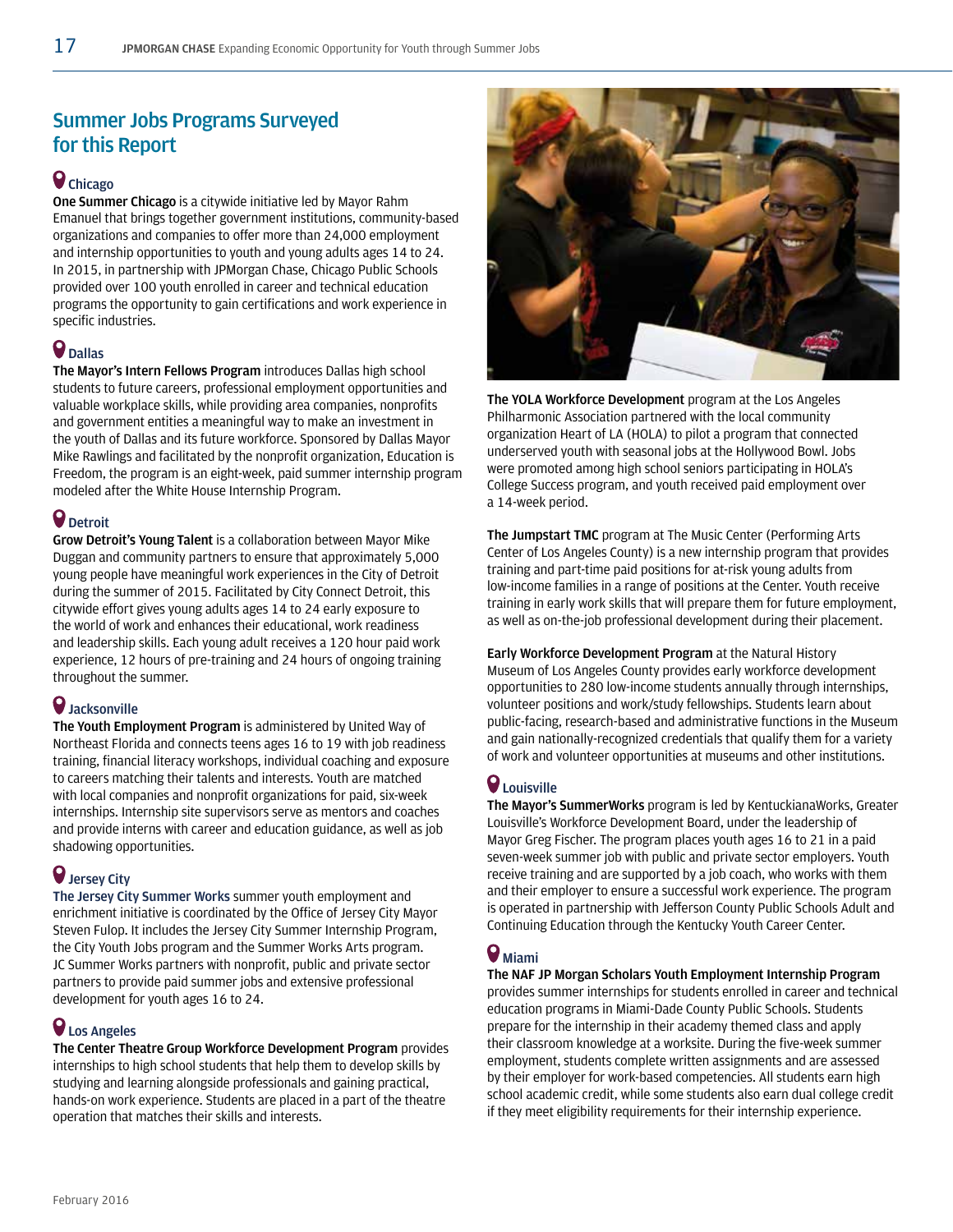# $\bullet$  Milwaukee

**Earn & Learn Community Work Experience** is a summer youth employment program initiated by Mayor Tom Barrett. The program's major partner is the Milwaukee Area Workforce Investment Board and includes other partners, such as nonprofit and for-profit businesses and community- and faith-based organizations. Earn & Learn assists young people in making a successful transition from adolescence to adulthood by providing them opportunities to enhance their workreadiness skills and job experiences. Youth participating in the Earn & Learn program choose among several employment tracks and receive financial literacy training.



# **New York City**

**NYC Center for Youth Employment** was launched by Mayor Bill de Blasio and the Mayor's Fund to Advance New York City in 2015. A public–private initiative charged with helping to develop an expanded and improved set of employment services for young New Yorkers, its specific goal is to support 100,000 unique work-related experiences each year, including high-quality summer jobs, career exposure, skills-building and supportive mentorships by 2020.

**Futures and Options** offers paid summer internships to underserved youth ages 16 to 19 who are recruited from area high schools. Youth are placed in public and private sector jobs that match their career interests and receive ongoing mentorship throughout the job period. Youth participate in extensive ongoing training in work readiness, life skills and career exploration. Each intern attends at least one careerfocused field trip as part of the mission to expose them to meaningful professional careers.

**The PENCIL Fellows Program** provides youth with extensive training and on-going support for a six-week, paid full-time summer internship. PENCIL Fellows gain 240 hours of direct experience as well as 38 hours of training in early work and career skills. PENCIL works with its extensive network of businesses to develop internships so that youth can be placed in jobs that match their skills and career interests.

**Virtual Enterprises International (VEI)** provides career-minded juniors and seniors who participate in the VEI program in their high school for at least one year with work experiences through school-year (part-time) and summer (full-time) paid internships. Students gain daily workplace experience while creating and running businesses in their classroom, and are placed in jobs related to their course of study. VEI staff provides ongoing support to students and business partners through workshops, workplace visits and supervisory assistance.

# **Oakland**

**Classrooms2Career** places youth ages 16 to 21 in summer job opportunities, partnering with both public and private sector employers. With strong support from Mayor Libby Schaaf, the internship program is based on the Earn & Learn initiative, a national model that prepares students for successful careers by combining career-focused academic curriculum and relevant work experience. Students experience a professional work environment, earn money, build quality employment experiences and receive on-the-job training.

## **Sacramento**

**The Summer Youth Employment Initiative** sponsored by the Office of Mayor Kevin Johnson brings key stakeholders together to provide meaningful employment opportunities for high school-aged youth. The initiative seeks to develop a comprehensive expansion plan to extend partnerships across other programs to support more jobs and services, especially for opportunity youth and young men of color.

### **San Francisco**

**Youth Jobs Plus** is a citywide initiative that helps youth and young adults ages 16 to 24 find employment. The initiative is a partnership between the City of San Francisco, United Way of the Bay Area (UWBA), Department of Children, Youth and Their Families, the Office of Education and Workforce Development, San Francisco Unified School District, youthserving non-profits and the San Francisco business community. UWBA serves as the lead coordinator for this citywide initiative which funds several community-based organizations called "Doorways" to serve as the direct service partners toward the city's Youth Jobs+ initiative.

# **Seattle**

**The Seattle Youth Employment Initiative** is a citywide effort led by Mayor Ed Murray to increase meaningful internship and job opportunities for Seattle's youth so that they gain knowledge and skills for academic and professional success. In partnership with Seattle's employers, funders, and youth serving organizations, the Mayor's initiative works to expand the number and variety of internships available to youth and deepen the connection to career and education. In addition, Seattle is launching an employer intermediary to offer a more streamlined and effective way for employers to connect with youth.

## **St. Louis**

**St. Louis Youth Jobs (STL Youth Jobs)** provides youth from low-income neighborhoods with early employment experience through a unique public-private partnership that is a cross-sector collaboration between the corporate and philanthropic community, the private sector and the local government. The public side of the partnership is managed by the St. Louis Agency on Training and Employment, with oversight from the City of St. Louis Workforce Development Board. The private side is managed by a collaboration of community stakeholders including the office of Mayor Francis Slay, the Incarnate Word Foundation, the Greater St. Louis Community Foundation and MERS/Goodwill.